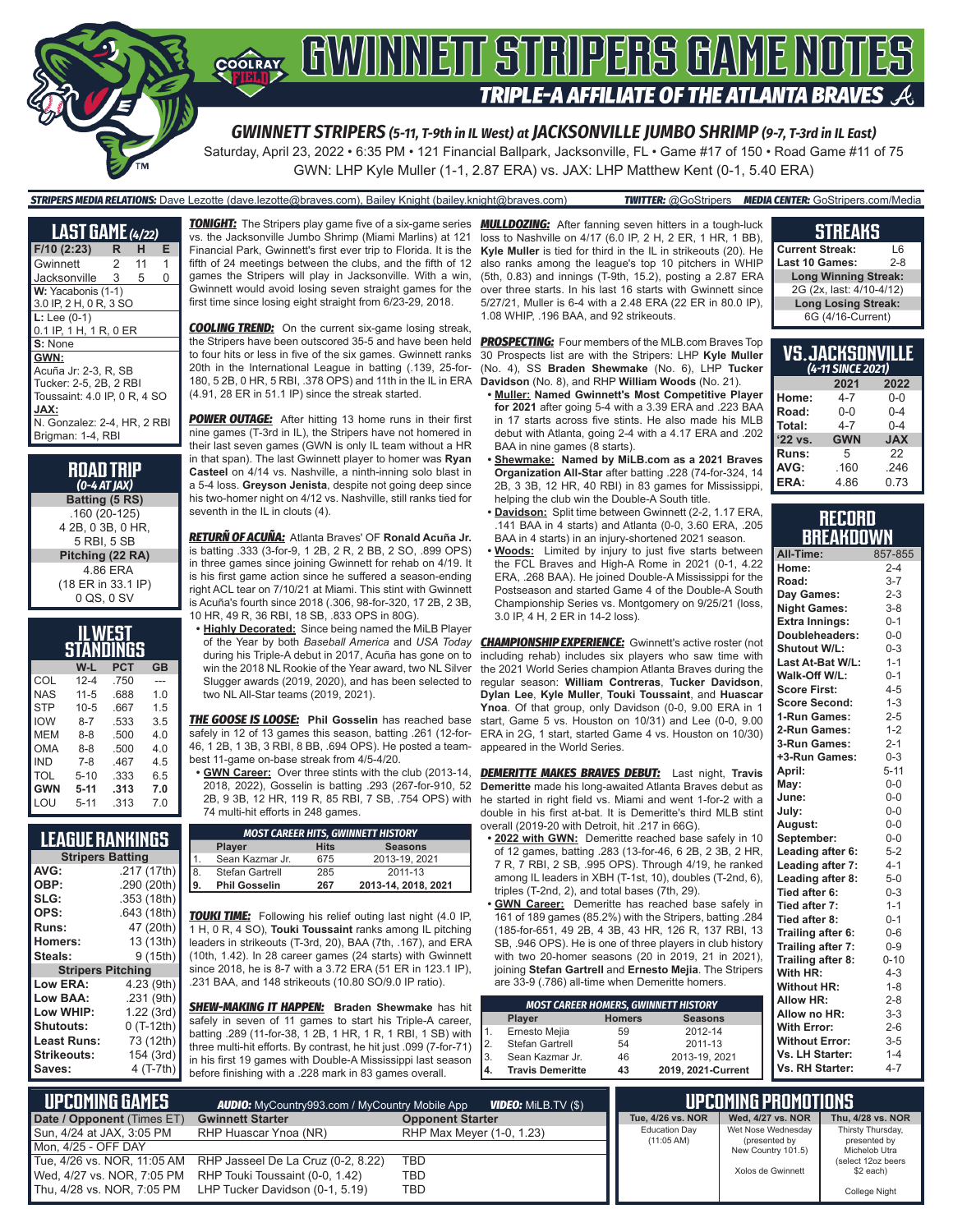



### *SATURDAY, APRIL 23, 2022 AT JACKSONVILLE*

| <b>MANAGER MATT TUIASOSOPO</b>                                                                                                                                                                                              | <b>VS.2022 OPPONENTS</b>                                                                                                                                    |
|-----------------------------------------------------------------------------------------------------------------------------------------------------------------------------------------------------------------------------|-------------------------------------------------------------------------------------------------------------------------------------------------------------|
| Matt Tuiasosopo is in his second season as the manager of the Stripers in 2022                                                                                                                                              | <b>Road</b><br>Home<br>Home<br><b>Total</b><br>Road<br><b>Total</b>                                                                                         |
| He was named the seventh manager in Gwinnett history on 3/30/21, making him<br>the first former Gwinnett player to manage the club (played OF/1B from 2016-17)                                                              | <b>IND</b><br>$0-0$<br><b>BUF</b><br>$0-0$<br>$0-0$<br>$0-0$<br>$0-0$<br>$0-0$<br>LOU<br>$0-0$<br>$0-0$<br>$0-0$<br><b>CLT</b><br>$0-0$<br>$0-0$<br>$0 - 0$ |
| In 2021, he guided the Stripers to a 71-58 record (3rd in Triple-A East Southeast                                                                                                                                           | <b>MEM</b><br><b>DUR</b><br>$3-3$<br>$3 - 3$<br>$0 - 0$<br>$0 - 0$<br>$0-0$<br>$0 - 0$                                                                      |
| Division)  On 5/4/21 at Charlotte, he became the youngest manager in Gwinnett<br>history (34 years, 11 months, 25 days)  From 7/8/21-9/21/21, his Stripers owned                                                            | <b>NAS</b><br>$0 - 0$<br>$2 - 4$<br><b>JAX</b><br>$2 - 4$<br>$0 - 0$<br>$0 - 4$<br>$0 - 4$<br>LHV<br>$0 - 0$<br>$0-0$<br>$0 - 0$                            |
| the best record in Triple-A Baseball (45-19, .703)  Began his managerial career                                                                                                                                             | <b>NOR</b><br>$0 - 0$<br>$0-0$<br>$0-0$                                                                                                                     |
| with Class-A Rome in 2019, earning Atlanta's Bobby Cox Award for Minor League<br>Manager of the Year  Coached at the Braves' Alternate Training Site in 2020.                                                               | <b>WEST</b><br>$2 - 4$<br>$3 - 3$<br>$5 - 7$<br><b>EAST</b><br>$0-0$<br>$0 - 4$<br>$0 - 4$                                                                  |
|                                                                                                                                                                                                                             |                                                                                                                                                             |
| <b>PCT</b><br>Tuiasosopo's Managerial Career<br>W-L<br><b>Playoffs</b><br><b>Games</b><br>145<br>76-69<br>.524<br>With Gwinnett (2 Seasons):<br>0                                                                           |                                                                                                                                                             |
| MiLB Career (3 Seasons):<br>284<br>141-143<br>.497<br>$\mathbf 0$                                                                                                                                                           |                                                                                                                                                             |
|                                                                                                                                                                                                                             |                                                                                                                                                             |
| EJECTIONS (0)                                                                                                                                                                                                               | LAST AT-BAT WINS (1)                                                                                                                                        |
| Date/Inning<br>Player/Coach<br><b>Umpire</b>                                                                                                                                                                                | The Stripers are 1-1 (.500) in games decided in the last at-bat in 2022.                                                                                    |
|                                                                                                                                                                                                                             | Date/Opponent<br><b>Score</b><br>Game-Winning Play (*=Walk-Off)                                                                                             |
|                                                                                                                                                                                                                             | 4/15 vs. Nashville<br>$2-1$ (8th)<br>William Contreras 2-out RBI double                                                                                     |
|                                                                                                                                                                                                                             |                                                                                                                                                             |
| <b>TEAM DEFENSE (3RD IN INTERNATIONAL LEAGUE)</b>                                                                                                                                                                           |                                                                                                                                                             |
| <b>PCT</b><br><b>TC</b><br>PO<br><b>DP</b><br><b>TP</b><br>G<br>$\mathsf{A}$<br>Е                                                                                                                                           |                                                                                                                                                             |
| 16<br>565<br>317<br>140<br>8<br>16<br>.986<br>$\mathbf 0$                                                                                                                                                                   |                                                                                                                                                             |
| <b>ERA</b><br>W-L<br><b>Catchers</b><br><b>SB</b><br>$\mathsf{cs}$<br><b>ATT</b><br><b>PCT</b><br>PB<br><b>ER</b><br>INN.                                                                                                   |                                                                                                                                                             |
| 5<br>$\mathbf 0$<br>5<br>.000<br>27<br>5.63<br>Casteel, Ryan<br>$\mathbf{1}$<br>43.0<br>$1 - 4$                                                                                                                             |                                                                                                                                                             |
| Contreras, William<br>0<br>$\overline{7}$<br>.000<br>2<br>24<br>52.0<br>4.15<br>$2 - 4$<br>7<br>Pabst, Arden<br>$\mathbf 0$<br>$\mathbf 0$<br>$\mathbf 0$<br>$\mathbf 0$<br>$\mathbf 0$<br>$0-0$<br>0.0<br>$\sim$<br>$\sim$ | <b>GWINNETT PLAYERS USED (35 IN 2022)</b><br>Pitchers (19)<br>Position (16)                                                                                 |
| Tromp, Chadwick<br>2<br>10<br>$\mathbf 0$<br>14<br>43.1<br>2.91<br>$2 - 3$<br>8<br>.200                                                                                                                                     | Alaniz, R.J.<br>Woods, William<br>Acuña Jr., Ronald                                                                                                         |
| $\overline{2}$<br>22<br>3<br>$5 - 11$<br>Total:<br>20<br>.091<br>65<br>138.1<br>4.43                                                                                                                                        | Brach, Brad<br>Casteel, Ryan<br>Contreras, William<br>Brennan, Brandon                                                                                      |
|                                                                                                                                                                                                                             | Burrows, Thomas<br>Dean, Justin<br>Demeritte, Travis<br>Cruz, Jesus                                                                                         |
|                                                                                                                                                                                                                             | Davidson, Tucker<br>DeShields, Delino                                                                                                                       |
|                                                                                                                                                                                                                             | De La Cruz, Jasseel<br>Goins, Ryan<br>Elledge, Seth<br>Gonzalez, Yariel                                                                                     |
| Outfield Assists (6):<br>Dean (5), Tucker (1)<br>Pitcher Pickoffs (2):<br>Kingham (1), Muller (1)                                                                                                                           | Johnstone, Connor<br>Gosselin, Phil<br>Kingham, Nolan<br>Jenista, Greyson                                                                                   |
| <b>Catcher Pickoffs (0):</b>                                                                                                                                                                                                | Lee, Dylan<br>Nogowski, John                                                                                                                                |
|                                                                                                                                                                                                                             | Muller, Kyle<br>Pabst, Arden<br>Sittinger, Brandyn<br>Shewmake, Braden                                                                                      |
| <b>STARTS</b>                                                                                                                                                                                                               | Stephens, Jackson<br>Tromp, Chadwick<br>Tonkin, Michael<br>Tucker, Preston                                                                                  |
| <b>By Batting Order</b>                                                                                                                                                                                                     | Toussaint, Touki<br>Valaika, Pat<br>Vincent, Nick                                                                                                           |
| DeShields (7), Gosselin (6), Acuña Jr. (3)<br>1:<br>Gosselin (7), Tucker (3), Valaika (3), Goins (2), Shewmake (1)<br>2:                                                                                                    | Winans, Allan                                                                                                                                               |
| Demeritte (12), Tucker (2), Valaika (2)<br>3:                                                                                                                                                                               | Italics = Player no longer in Braves organization                                                                                                           |
| Nogowski (6), Contreras (4), Valaika (4), Tucker (2)<br>4:<br>Contreras (5), Y. Gonzalez (3), Valaika (3), Nogowski (2), Jenista (1),<br>5:                                                                                 |                                                                                                                                                             |
| Shewmake (1), Tucker (1)<br>Shewmake (8), Jenista (2), Nogowski (2), Goins (1), Tromp (1), Tucker (1),<br>6:                                                                                                                | <b>BASS-LANTA</b>                                                                                                                                           |
| Valaika (1)                                                                                                                                                                                                                 | Four players have played for both Gwinnett and Atlanta in 2022:<br>Contreras, William (C)                                                                   |
| Goins (3), Jenista (3), DeShields (2), Y. Gonzalez (2), Nogowski (2), Tromp (2),<br>7:<br>Casteel (1), Tucker (1)                                                                                                           | Demeritte, Travis (OF)                                                                                                                                      |
| Casteel (4), Jenista (4), Y. Gonzalez (3), Goins (2), Tromp (2), Pabst (1)<br>8:                                                                                                                                            | Davidson, Tucker (LHP)<br>Stephens, Jackson (RHP)                                                                                                           |
| Dean (11), Goins (3), Y. Gonzalez (2)<br>9:<br><b>By Position</b>                                                                                                                                                           |                                                                                                                                                             |
| Contreras (6), Casteel (5), Tromp (5)<br>C:                                                                                                                                                                                 |                                                                                                                                                             |
| Nogowski (12), Jenista (4)<br>1B:<br>2B: Valaika (8), Goins (6), Gosselin (2)                                                                                                                                               |                                                                                                                                                             |
| 3B: Y. Gonzalez (9), Gosselin (5), Valaika (2)                                                                                                                                                                              |                                                                                                                                                             |
| SS: Shewmake (10), Goins (5), Valaika (1)<br>LF: Tucker (7), Demeritte (3), Gosselin (3), Jenista (2), Dean (1)                                                                                                             |                                                                                                                                                             |
| CF: Dean (8), DeShields (8)<br>RF: Demeritte (8), Jenista (3), Acuña Jr. (2), Dean (2), Contreras (1)                                                                                                                       | <u>ATLANTA BRAVES REHAB ASSIGNMENTS (1 IN 2022)</u>                                                                                                         |
| DH: Tucker (3), Contreras (2), Gosselin (2), Valaika (2), Acuña Jr. (1), DeShields (1),                                                                                                                                     | Injury (IL Date)<br>Player<br><b>Rehab Dates</b>                                                                                                            |
| Demeritte (1), Y. Gonzalez (1), Jenista (1), Nogowski (1), Pabst (1)                                                                                                                                                        | Right ACL Tear (7/11/21)<br>Ronald Acuña Jr. (OF)<br>4/19-Current                                                                                           |
|                                                                                                                                                                                                                             |                                                                                                                                                             |
|                                                                                                                                                                                                                             |                                                                                                                                                             |
|                                                                                                                                                                                                                             |                                                                                                                                                             |
|                                                                                                                                                                                                                             |                                                                                                                                                             |
|                                                                                                                                                                                                                             |                                                                                                                                                             |
|                                                                                                                                                                                                                             |                                                                                                                                                             |
|                                                                                                                                                                                                                             |                                                                                                                                                             |
| -2-                                                                                                                                                                                                                         |                                                                                                                                                             |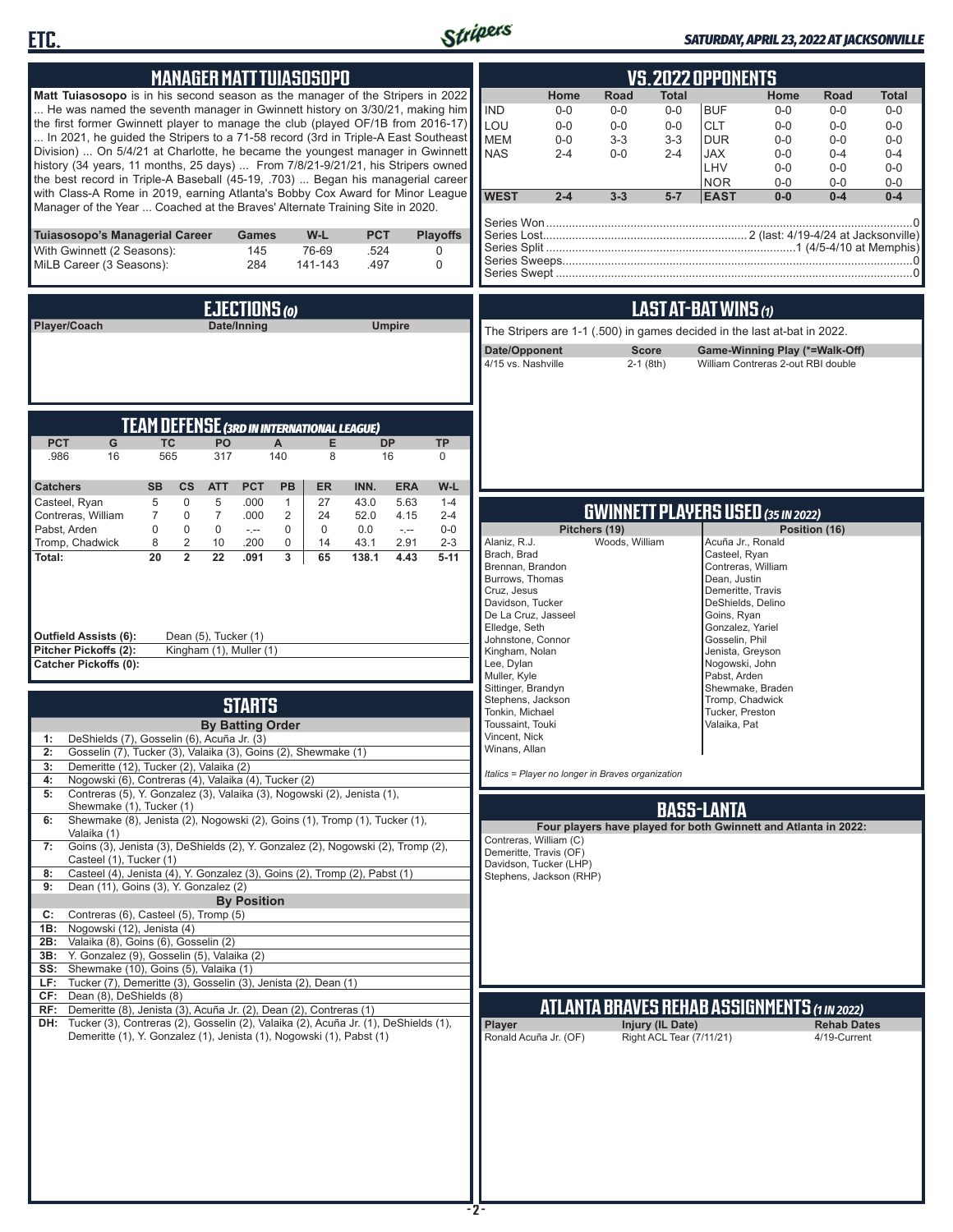# **STARTING PITCHER**



**ON BRAVES 40-MAN ROSTER**

#### *SATURDAY, APRIL 23, 2022 AT JACKSONVILLE*

# **50****KYLE Muller**

|      |         | <b>JU NYLL MULLLEN</b>                      | <b>BIO ON PAGE 63 OF MEDIA GUIDE</b>                              |
|------|---------|---------------------------------------------|-------------------------------------------------------------------|
| B/T: | R/I     | <b>BORN:</b> 10/7/97 in Dallas, TX (age 24) |                                                                   |
| HT:  | $6 - 7$ |                                             | <b>ACQUIRED:</b> Braves' 2nd Round Pick in 2016 June draft out of |
| WT:  | 250     | Jesuit College Prep (Dallas, TX).           |                                                                   |

*TONIGHT'S START:* **Kyle Muller** makes his fourth start of the season in game five of a six-game series at Jacksonville ... It is his 21st career Triple-A start with Gwinnett (6-5, 3.30 ERA, . 217 BAA) ... Makes his 13th career road start (4-2, 3.72 ERA, .206 BAA) and 17th career night start (4-4, 3.15 ERA, .218 BAA) with the Stripers ... **Over his last 16 starts for the Stripers since 5/27/21, is 6-4 with a 2.48 ERA (22 ER in 80.0 IP), 1.08 WHIP, .196 BAA, 30 walks, and 92 strikeouts**.

**PROSPECTING:** Muller is currently ranked as the Atlanta Braves' No. 4 prospect by MLB.com ... He is the top-ranked prospect on Gwinnett's active roster.

**IL LEADERBOARD:** Entering play, he ranks among the International League pitching top 10 in strikeouts (T-3rd, 20), WHIP (5th, 0.83), and innings (T-9th, 15.2).

*2022 SEASON:* **4/5 at MEM:** Was the Stripers' Opening Night starter (ND, 4.2 IP, 4 H, 1 ER, 1 BB, 7 SO in 2-1 loss), making him the first player in Gwinnett history to start consecutive season openers (also on 5/4/21 at Charlotte) ... **4/10 at MEM:** Earned his first Triple-A victory since 9/12/21 at Columbus (5.0 IP, 4 H, 2 ER in 5-4 win).

*2022 SPRING TRAINING:* In three games (2 starts) with Atlanta, went 0-1 with an 8.53 ERA (6 ER in 6.1 IP) and .370 BAA ... The Braves optioned him to Gwinnett on 4/3.

*2021 SEASON:* Muller made both his Triple-A debut with Gwinnett (5-4, 3.39 ERA, .223 BAA in 17 starts) and Major League debut with Atlanta (2-4, 4.17 ERA, .202 BAA in 9G, 8 starts) ... Posted a 4.60 ERA in his first stint with the Stripers (7 starts) before being recalled for his MLB debut on 6/16 vs. Boston (1.0 IP in relief, 4 H, 2 ER, 1 SO) ... Made his first MLB start on 6/21 at the New York Mets (loss, 4.0 IP, 0 H, 1 R, 1 ER, 2 BB, 3 SO in 4-2 loss) ... Earned his first MLB win on 6/27 at Cincinnati (5.0 IP, 1 H, 0 R, 2 BB, 9 SO in 4-0 win) ... Optioned back to Gwinnett on 7/4 and for good on 8/13 ... Over 10 starts with the Stripers from 5/27-9/12, went 5-1 with a 1.80 ERA (11 ER in 55.0 IP), 0.93 WHIP, .169 BAA, and 59 strikeouts ... Named Gwinnett's "Most Competitive Player" for 2021, the first pitcher ever to win the award.

|                |           |            | <b>MULLER'S 2022 STATS</b> |      |     |           |           |           |            |
|----------------|-----------|------------|----------------------------|------|-----|-----------|-----------|-----------|------------|
| Team           | W-L       | <b>ERA</b> | G/GS                       | ΙP   | ER  | <b>HR</b> | <b>BB</b> | <b>SO</b> | <b>BAA</b> |
| Gwinnett (AAA) | $1 - 1$   | 2.87       | 3/3                        | 15.2 |     |           |           | 20        | .185       |
| MiLB Career:   | $26 - 15$ | 3.09       | 88/87                      | 4220 | 145 | 29        | 189       | 449       | .222       |
| MLB Career:    | $2 - 4$   | 4 17       | 9/8                        | 36.2 | 17  |           | 20        | 37        | .202       |

| $0-1$ , 3.00 ERA (1G)<br>1-0, 2.79 ERA (2G)<br>Road:<br>0-0, 1.93 ERA (1G)<br>1-1, 3.27 ERA (2G)<br>Night:<br>Day:<br>1-1, 2.87 ERA (3G)<br>$0-0, - -$ ERA $(0G)$<br><b>Reliever:</b> |          | <b>MULLER'S 2022 SPLITS (WITH GWINNETT)</b> |          |                |  |  |  |  |  |  |
|---------------------------------------------------------------------------------------------------------------------------------------------------------------------------------------|----------|---------------------------------------------|----------|----------------|--|--|--|--|--|--|
|                                                                                                                                                                                       | Home:    |                                             |          |                |  |  |  |  |  |  |
|                                                                                                                                                                                       |          |                                             |          |                |  |  |  |  |  |  |
|                                                                                                                                                                                       | Starter: |                                             |          |                |  |  |  |  |  |  |
|                                                                                                                                                                                       | Vs. LHB: | .200 BAA, 1 HR                              | Vs. RHB: | .176 BAA, 1 HR |  |  |  |  |  |  |

|         |         |      |   |    | <b>MULLER VS. JACKSONVILLE (AAA)</b> |    |           |           |      |
|---------|---------|------|---|----|--------------------------------------|----|-----------|-----------|------|
|         | W-L     | ERA  |   | GS | ΙP                                   | ER | <b>HR</b> | <b>BB</b> | so l |
| 12021:  | $1 - 0$ | 2.25 |   |    | 8.0                                  |    |           |           | 14   |
| 2022:   | 0-0     |      |   |    | 0.0                                  |    |           |           |      |
| Career: | $1 - 0$ | 2.25 | っ |    | 8.0                                  |    |           | b         | 14   |

|             | <b>MULLER'S HIGHS &amp; LOWS</b> |                                    |  |  |  |  |  |  |  |  |
|-------------|----------------------------------|------------------------------------|--|--|--|--|--|--|--|--|
|             | <b>Season</b>                    | Career (MiLB and MLB)              |  |  |  |  |  |  |  |  |
| IIP:        | 6.0 (4/17 vs. NAS)               | 7.1 (7/20/18, FLA at CLR)          |  |  |  |  |  |  |  |  |
| Iso:        | 7 (2x, last: 4/17 vs. NAS)       | 12 (7/9/18, FLA at DBT - G2)       |  |  |  |  |  |  |  |  |
| BB:         | 1 (3x, last: 4/17 vs. NAS)       | 6 (4/19/19, MIS at CHAT)           |  |  |  |  |  |  |  |  |
| IH:         | 4 (2x, last: 4/10 at MEM)        | 9 (2x, last: 6/28/18, FLA vs. DUN) |  |  |  |  |  |  |  |  |
| ER:         | 2 (2x, last: 4/17 vs. NAS)       | 6 (4x, last: 8/12/21, ATL vs. CIN) |  |  |  |  |  |  |  |  |
| Low-Hit CG: | None                             | None                               |  |  |  |  |  |  |  |  |
| Low-ER CG:  | None                             | None                               |  |  |  |  |  |  |  |  |

#### *MULLER'S CAREER ACCOLADES*

**2016:** GCL Braves Pitcher of the Year ... **2018:** Arizona Fall League "Rising Stars Game" Selection ... **2019:** Southern League Pitcher of the Week (5/26/19) ... Southern League Midseason All-Star ... **2021:** Gwinnett Stripers "Most Competitive Player" Award.

|             |              |         |           |                |  |             |       | <b>MULLER'S 2022 STARTS (ALL LEVELS)</b> |                |         |                                         |
|-------------|--------------|---------|-----------|----------------|--|-------------|-------|------------------------------------------|----------------|---------|-----------------------------------------|
| <b>Team</b> | Date/Opp.    | Result  | <b>IP</b> | $H$ R          |  | ER HR BB SO | NP-S  | <b>Catcher</b>                           | Opp. Starter   | Final   | <b>Notes</b>                            |
| <b>GWN</b>  | 4/5 at MEM   | ND. 0-0 | 42        |                |  |             | 77-50 | Tromp                                    | T.J. Zeuch     | L. 2-1  | 2nd career Opening Day start with GWN.  |
| <b>GWN</b>  | 4/10 at MEM  | W. 1-0  | 5.0       | $\overline{4}$ |  |             | 82-55 | Tromp                                    | T.J. Zeuch     | W. 5-4  | First AAA victory since 9/12/21 at COL. |
| <b>GWN</b>  | 4/17 vs. NAS | $1 - 1$ | 6 O       |                |  |             | 91-56 | Casteel                                  | Caleb Boushlev | $L.3-0$ | Only runs came on Tyler White 2-run HR. |
|             |              |         |           |                |  |             |       |                                          |                |         |                                         |

|                     |         |            |           |    |         | <b>STRIPERS STARTING PITCHERS (8 IN 2022)</b> |                            |                                                    |
|---------------------|---------|------------|-----------|----|---------|-----------------------------------------------|----------------------------|----------------------------------------------------|
| <b>Pitcher</b>      | W-L     | <b>ERA</b> | <b>GS</b> | QS |         | <b>Team W-L Run Support</b>                   | <b>Last Gwinnett Start</b> | <b>Final Line</b>                                  |
| Davidson, Tucker    | $0 - 1$ | 5.19       |           |    | $0 - 2$ | 1.00 RPG (2 Tot.)                             | $4/22$ at JAX (ND)         | 4.1 IP, 3 H, 2 R, 2 ER, 3 BB, 5 SO, 1 HR (72p/42s) |
| De La Cruz, Jasseel | $0 - 2$ | 8.22       |           |    | $0 - 3$ | 2.33 RPG (7 Tot.)                             | 4/21 at JAX $(L)$          | 2.2 IP, 7 H, 5 R, 2 ER, 2 BB, 2 SO (53p/34s)       |
| Johnstone, Connor   | $0-0$   | 0.00       |           |    | $0 - 1$ | $0.00$ RPG $(0$ Tot.)                         | 4/19 at JAX (ND)           | 5.0 IP, 1 H, 0 R, 2 BB, 0 SO (42p/24s)             |
| Muller, Kyle        | 1-1     | 2.87       |           |    | 1-2     | 2.33 RPG (7 Tot.)                             | $4/17$ vs. NAS (L)         | 6.0 IP, 2 H, 2 R, 2 ER, 1 BB, 7 SO, 1 HR (91p/56s) |
| Stephens, Jackson   | $1 - 0$ | 3.00       |           |    | $1 - 0$ | 4.00 RPG (4 Tot.)                             | 4/7 at MEM (W)             | 6.0 IP, 4 H, 2 R, 2 ER, 0 BB, 7 SO (71p/52s)       |
| Toussaint, Touki    | $0 - 0$ | 2.08       |           |    | $2 - 0$ | 3.50 RPG (7 Tot.)                             | 4/12 vs. NAS (ND)          | 4.0 IP, 4 H, 1 R, 1 ER, 3 BB, 8 SO (80p/48s)       |
| Vincent, Nick       | $0 - 0$ | 0.00       |           |    | $1 - 0$ | $0.00$ RPG $(0$ Tot.)                         | 4/15 vs. NAS (ND)          | 2.0 IP, 1 H, 0 R, 1 BB, 4 SO (41p/25s)             |
| Winans, Allan       | $0 - 1$ | 6.55       |           |    | $0 - 3$ | 2.67 RPG (8 Tot.)                             | 4/20 at JAX $(L)$          | 2.1 IP, 4 H, 6 R, 6 ER, 2 BB, 3 SO, 2 HR (59p/35s) |
| Total:              | $2 - 5$ | 4.04       | 16        |    | 5-11    | 2.19 RPG (35 Tot.)                            |                            |                                                    |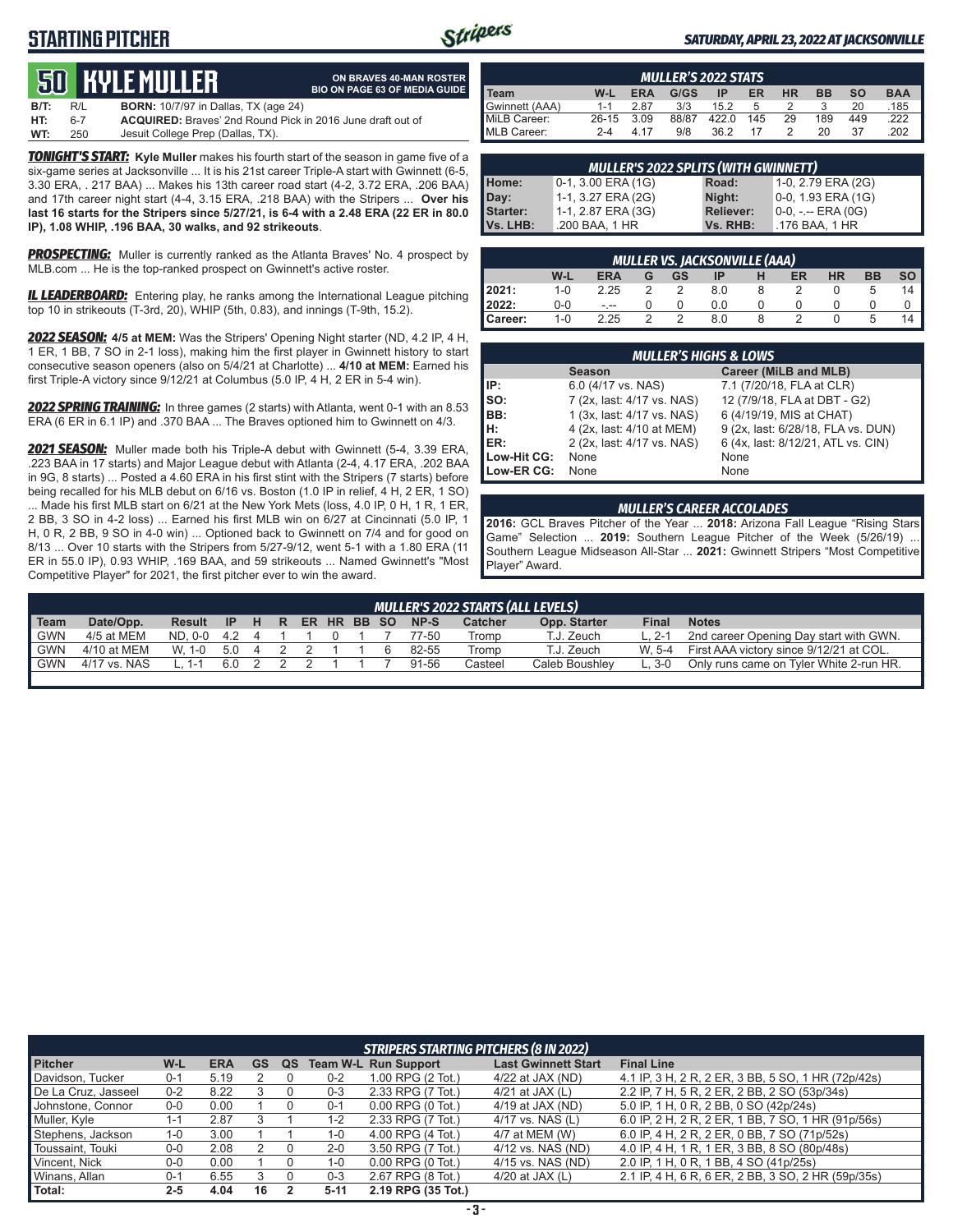### **BULLPEN**



#### *SATURDAY, APRIL 23, 2022 AT JACKSONVILLE*

| <b>STRIPERS PITCHING BREAKDOWN</b> |                                                                      |            |       |    |    |           |           |           |            |
|------------------------------------|----------------------------------------------------------------------|------------|-------|----|----|-----------|-----------|-----------|------------|
|                                    | W-L                                                                  | <b>ERA</b> | IP    | R  | ER | <b>HR</b> | <b>BB</b> | <b>SO</b> | <b>BAA</b> |
| Starters:                          | $2 - 5$                                                              | 4.04       | 64.2  | 34 | 29 | 8         | 26        | 74        | 221        |
| Relievers:                         | $3-6$                                                                | 4.52       | 73.2  | 39 | 37 | 10        | 24        | 80        | .240       |
| Total:                             | $5 - 11$                                                             | 4.23       | 138.1 | 73 | 65 | 18        | 50        | 154       | .231       |
|                                    | <b>Saves/Opp:</b> 4/7 (57.1%) <b>Holds: 7 IR/Scored:</b> 22/2 (9.1%) |            |       |    |    |           |           |           |            |
|                                    | <b>SO/9.0 IP Ratio: 10.02 BB/9.0 IP Ratio: 3.25 CG/SHO: 0/0</b>      |            |       |    |    |           |           |           |            |

### **32 R.J. ALANIZ** *- RHP - 30 YRS - McALLEN, TX*

*RELIEF W/GWN:*0-0, 4.26 ERA in 5G *START W/GWN:*0-0, -.-- ERA in 0G *GF:*2 *HOLDS:*0 *SAVES:*1/1 *IR/SCORED:*1/0 *SCORELESS STREAK:*1G (1.0 IP)

- *LAST OUTING:*4/21 at JAX (1.0 IP, 0 H, 0 R, 1 BB, 2 SO, 17p/11s)
- **• 2022: 4/7 at MEM:** Earned a save in his Gwinnett debut (1.0 IP, 0 H, 0 R, 1 SO), finishing off a 5-2 win.
- **• 2022 Spring Training:** 0-0, 9.00 ERA, .400 BAA in 1G with Atlanta.
- **• 2021:** Pitched for both Triple-A Louisville (1-3, 3.46 ERA, .286 BAA, 1 SV in 33G) and Cincinnati (0-0, 3.38 ERA, .111 BAA in 3G).
- **• Triple-A Stops:** Prior to joining Gwinnett, has pitched for Toledo (DET) from 2016- 17, Durham (TB) in 2018, Tacoma (SEA) in 2019, and Louisville (CIN) from 2019- 21 ... Was a part of Durham's Governors' Cup championship team in 2018.
- **• MLB Career:** 1-0, 8.35 ERA, .278 BAA, 0 SV in 15G (0 starts) with Seattle (2019) and Cincinnati (2019, 2021).
- **• Acquired:** MiLB FA (3/20/22) ... Originally signed by the Houston Astros as a nondrafted free agent (8/14/09).

## **53 BRAD BRACH** *- RHP - 36 YRS - FREEHOLD, NJ*

*RELIEF W/GWN:*1-0, 2.70 ERA in 5G *START W/GWN:*0-0, -.-- ERA in 0G *GF:*4 *HOLDS:*0 *SAVES:*1/1 *IR/SCORED:*2/0 *SCORELESS STREAK:*2G (2.2 IP)

- *LAST OUTING:*4/20 at JAX (1.2 IP, 1 H, 0 R, 0 BB, 2 SO, 24p/17s)
- **• 2022: 4/12 vs. NAS:** On his 36th birthday, earned 1st save with Gwinnett, closing out 4-3 win (1.0 IP, 3 H, 2 ER, 1 BB).
- **• 2022 Spring Training:** 1-0, 0.00 ERA, .250 BAA in 1G with Atlanta.
- **• 2021:** In 35G with Cincinnati, was 1-2 with a 6.30 ERA, .254 BAA, and 1 save ... Also logged 8G with Triple-A Louisville (0-0, 0.00 ERA, 0 ER in 8.2 IP, 15 SO).
- **• Triple-A Stops:** Prior to joining Gwinnett, has pitched for Tucson (SD) from 2011- 13, Norfolk (BAL) in 2014, and Louisville (CIN) in 2021.
- **• MLB Career:** 38-29, 3.55 ERA, .232 BAA, 34 SV in 531G (0 starts) with San Diego (2011-13), Baltimore (2014-18), Atlanta (2018), Chicago Cubs (2019), New York Mets (2019-20), and Cincinnati (2021) ... Pitched in the MLB Postseason for Baltimore (2014, 2016) and Atlanta (2018).
- **• Acquired:** MiLB FA (3/19/22) ... Originally the San Diego Padres' 42nd-round pick in 2008 out of Monmouth University (West Long Branch, NJ).

# **57 BRANDON BRENNAN** *- RHP - 30 YRS - MISSION VIEJO, CA*

*RELIEF W/GWN:*0-1, 23.14 ERA in 5G *START W/GWN:*0-0, -.-- ERA in 0G

*GF:*0 *HOLDS:*1 *SAVES:*0/0 *IR/SCORED:*0/0 *SCORELESS STREAK:*-1G *LAST OUTING:*4/20 at JAX (1.1 IP, 3 H, 3 R, 3 ER, 2 BB, 0 SO, 1 HR, 39p/19s)

- **• 2022 Spring Training:** 0-0, 20.25 ERA, .429 BAA in 2G with Atlanta.
- **• 2021:** Made 32 relief appearances with Triple-A Worcester (Red Sox), going 1-2 with a 5.97 ERA, .293 BAA, and 1 save (1-for-4) ... Also made 1 MLB appearance with Boston, tossing 3.0 scoreless IP on 6/12 vs. Toronto.
- **• Triple-A Stops:** Prior to joining Gwinnett, has pitched for Charlotte (CWS) from 2017-18, Tacoma (SEA) in 2019, and Worcester (BOS) in 2021.
- **• MLB Career:** 3-6, 4.21 ERA, .214 BAA, 0 SV in 55G (0 starts) with Seattle (2019- 20) and Boston (2021).
- **• Acquired:** MiLB FA (3/10/22) ... Originally the Chicago White Sox' 4th-round pick in 2012 out of Orange Coast College (Costa Mesa, CA).

### **49 THOMAS BURROWS** *- LHP - 27 YRS - FLORENCE, AL*

*RELIEF W/GWN:*1-0, 4.76 ERA in 5G *START W/GWN:*0-0, -.-- ERA in 0G

*GF:*0 *HOLDS:*1 *SAVES:*0/2 *IR/SCORED:*4/0 *SCORELESS STREAK:*1G (1.1 IP)

- *LAST OUTING:*4/21 at JAX (1.1 IP, 0 H, 0 R, 0 BB, 1 SO, 13p/9s) **• 2022: 4/6 at MEM:** Struck out his lone batter faced (Nolan Gorman), stranding 3
- inherited runners and earning his first win of the year. **• GWN Career:** 5-2, 3.63 ERA (36 ER in 89.1 IP), 6 SV in 67G (1 start) since 2019.
- **• 2022 Spring Training:** 0-0, 0.00 ERA, .000 BAA in 1G with Atlanta.
- **• 2021:** Spent entire year with Gwinnett, going 3-1 with a 2.64 ERA, .176 BAA, and 0 saves (0-for-1) in 35G (1 start) ... Led team in relief strikeouts (65).
- **• MLB Career:** Has yet to make his Major League debut.
- **• Acquired:** Via trade with Seattle (1/11/17) ... Originally the Seattle Mariners' 4thround pick in 2016 out of the University of Alabama.

| <b>PITCHING SPLITS</b> |            |           |            |          | <b>PITCHING BY MONTH</b> |           |           |           |            |
|------------------------|------------|-----------|------------|----------|--------------------------|-----------|-----------|-----------|------------|
|                        | <b>BAA</b> | <b>HR</b> |            | W-L      | <b>ERA</b>               | <b>HR</b> | <b>BB</b> | <b>SO</b> | <b>BAA</b> |
| Vs. LHB:               | .267       | 8         | April:     | $5 - 11$ | 4.23                     | 18        | 50        | 154       | .231       |
| Vs. RHB:               | .204       | 10        | May:       | $0 - 0$  |                          |           | $\Omega$  | 0         |            |
| <b>Bases Empty:</b>    | .203       | 8         | June:      | $0 - 0$  |                          |           | $\Omega$  | 0         |            |
| <b>Runners On:</b>     | .269       | 10        | July:      | $0 - 0$  |                          |           | $\Omega$  | 0         |            |
| <b>RISP:</b>           | .291       | 9         | August:    | $0 - 0$  |                          |           | 0         | 0         |            |
| Loaded:                | .200       |           | September: | $0 - 0$  |                          |           |           | 0         |            |

# **48 JESUS CRUZ** *- RHP - 27 YRS - SALINAS DE HIDALGO, MEXICO*

*RELIEF W/GWN:*0-0, 4.50 ERA in 2G *START W/GWN:*0-0, -.-- ERA in 0G *GF:*1 *HOLDS:*0 *SAVES:*0/0 *IR/SCORED:*5/2 *SCORELESS STREAK:*1G (0.1 IP)

*LAST OUTING:*4/16 vs. NAS (1.2 IP, 2 H, 1 R, 1 ER, 0 BB, 2 SO, 1 HR, 27p/18s)

- **• 2022 Spring Training:** Did not pitch in St. Louis's Major League camp ... Released by the Cardinals on 3/30.
- **• 2021:** Logged 37 relief appearances with Triple-A Memphis, going 0-3 with a 3.06 ERA, .223 BAA, and 3 SV (3-for-5) ... Pitched for Aguilas de Mexicali in the Mexican Pacific Winter League (0-1, 2.66 ERA in 21G).
- **• Triple-A Stops:** Prior to joining Gwinnett, pitched for Memphis (STL) in 2019 and 2021 ... Combined to go 6-10 with a 5.42 ERA, .246 BAA, and 3 SV in 100G.
- **• MLB Career:** 0-0, 18.00 ERA, .600 BAA, 0 SV in 1G (0 starts) with St. Louis (2020). **• Acquired:** MiLB FA (4/6/22) ... Originally signed by the St. Louis Cardinals as a non-drafted free agent (7/2/17).

### **55 SETH ELLEDGE** *- RHP - 25 YRS - DALLAS, TX*

| <b>RELIEF W/GWN: 0-1, 3.86 ERA in 4G</b> | <b>START W/GWN: 0-0, -.-- ERA in 0G</b>                                                   |
|------------------------------------------|-------------------------------------------------------------------------------------------|
| GF: 1                                    | <b>HOLDS: 1 SAVES: 0/0 IR/SCORED: 2/0 SCORELESS STREAK: -1G</b>                           |
|                                          | <b>LAST OUTING:</b> 4/19 at JAX (loss, 1.0 IP, 2 H, 2 R, 2 ER, 0 BB, 0 SO, 1 HBP, 16p/8s) |

- **• 2022 Spring Training:** Did not pitch for an MLB team this Spring. **• 2021:** Pitched for both Triple-A Memphis (2-2, 6.56 ERA, .299 BAA, 2 SV in 30G) and St. Louis (0-0, 4.63 ERA, .302 BAA, 0 SV in 11G).
- **• Triple-A Stops:** Prior to joining Gwinnett, has pitched for Memphis (STL) from 2019-21 (5-3, 5.66 ERA, .270 BAA, 2 SV in 51G) ... Also appeared for the Redbirds in the 2018 PCL Playoffs (0-0, 0.00 ERA in 1G).
- **• MLB Career:** 1-0, 4.63 ERA, .282 BAA, 0 SV in 23G with St. Louis (2020-21).
- **• Acquired:** MiLB FA (3/30/22) ... Originally the Seattle Mariners' 4th-round pick in 2017 out of Dallas Baptist University (TX).

### **51 CONNOR JOHNSTONE** *- RHP - 27 YRS - SAN DIEGO, CA*

*RELIEF W/GWN:*0-0, 1.69 ERA in 3G *START W/GWN:*0-0, 0.00 ERA in 1G

*GF:*0 *HOLDS:*1 *SAVES:*0/0 *IR/SCORED:*0/0 *SCORELESS STREAK:*1G (5.0 IP) *LAST OUTING:*4/19 at JAX (start, ND, 5.0 IP, 1 H, 0 R, 2 BB, 0 SO, 42p/24s)

- **• 2022: 4/19 at JAX:** In his first spot start of the year, needed just 42 pitches to get through 5.0 IP (1 H, 0 R, 2 BB, 0 SO) in a no-decision.
- **• GWN Career:** 7-8, 4.45 ERA (59 ER in 119.1 IP), 0 SV in 49G since 2018 ... Of his 21 career Triple-A starts, 16 came in 2021.
- **• 2022 Spring Training:** 0-0, 0.00 ERA, .000 BAA, 1 SV in 1G with Atlanta.
- **• 2021:** Spent the full year with Gwinnett, going 3-8 with a 4.84 ERA and .258 BAA in 33G (16 starts) ... Was 2-0 with a 2.36 ERA and .191 BAA in 17 relief outings.
- **• MLB Career:** Has yet to make his Major League debut.
- **• Acquired:** Braves' 21st-round pick in 2017 out of Wake Forest University.
- **• Local Product:** Played baseball at Roswell High School (Roswell, GA).

### **39 NOLAN KINGHAM** *- RHP - 25 YRS - LAS VEGAS, NV*

| <b>RELIEF W/GWN: 0-0, 0.00 ERA in 5G</b> | <b>START W/GWN: <math>0-0</math>.</b> -.-- ERA in $0G$                                                    |
|------------------------------------------|-----------------------------------------------------------------------------------------------------------|
|                                          | <b>GF:</b> 0 <b>HOLDS:</b> 0 <b>SAVES:</b> 0/0 <b>IR/SCORED:</b> 3/0 <b>SCORELESS STREAK:</b> 5G (9.1 IP) |

- *LAST OUTING:*4/20 at JAX (1.2 IP, 1 H, 0 R, 1 BB, 2 SO, 35p/23s)
- **• 2022:** Enters play riding a team-best 9.1-inning scoreless streak over 5G since 4/5 (3 H, 1 BB, 8 SO, .103 BAA).
- **• GWN Career:** 0-5, 7.68 ERA (33 ER in 38.2 IP), 0 SV in 12G (6 starts) since 2021.
- **• 2022 Spring Training:** 0-0, 0.00 ERA, .000 BAA, 1 SV in 1G with Atlanta.
- **• 2021:** Pitched for both Double-A Mississippi (6-1, 2.08 ERA, .225 BAA, 2 SV in 12G) and Gwinnett (0-5, 10.13 ERA, .365 BAA in 7G) ... Named Double-A South Pitcher of the Month for June (3-0, 0.83 ERA, 0.83 WHIP, .193 BAA in 5 starts) ... Served as the M-Braves' closer during the Double-A South Championship Series, going 3-for-3 in save chances (2.1 IP, 1 H, 0 R, 0 BB, 2 SO) ... Got the final 3 outs of Mississippi's 2-1 win over Montgomery in Game 5, clinching the title.
- **• MLB Career:** Has yet to make his Major League debut.
- **• Acquired:** Braves' 12th-round pick in 2018 out of the University of Texas.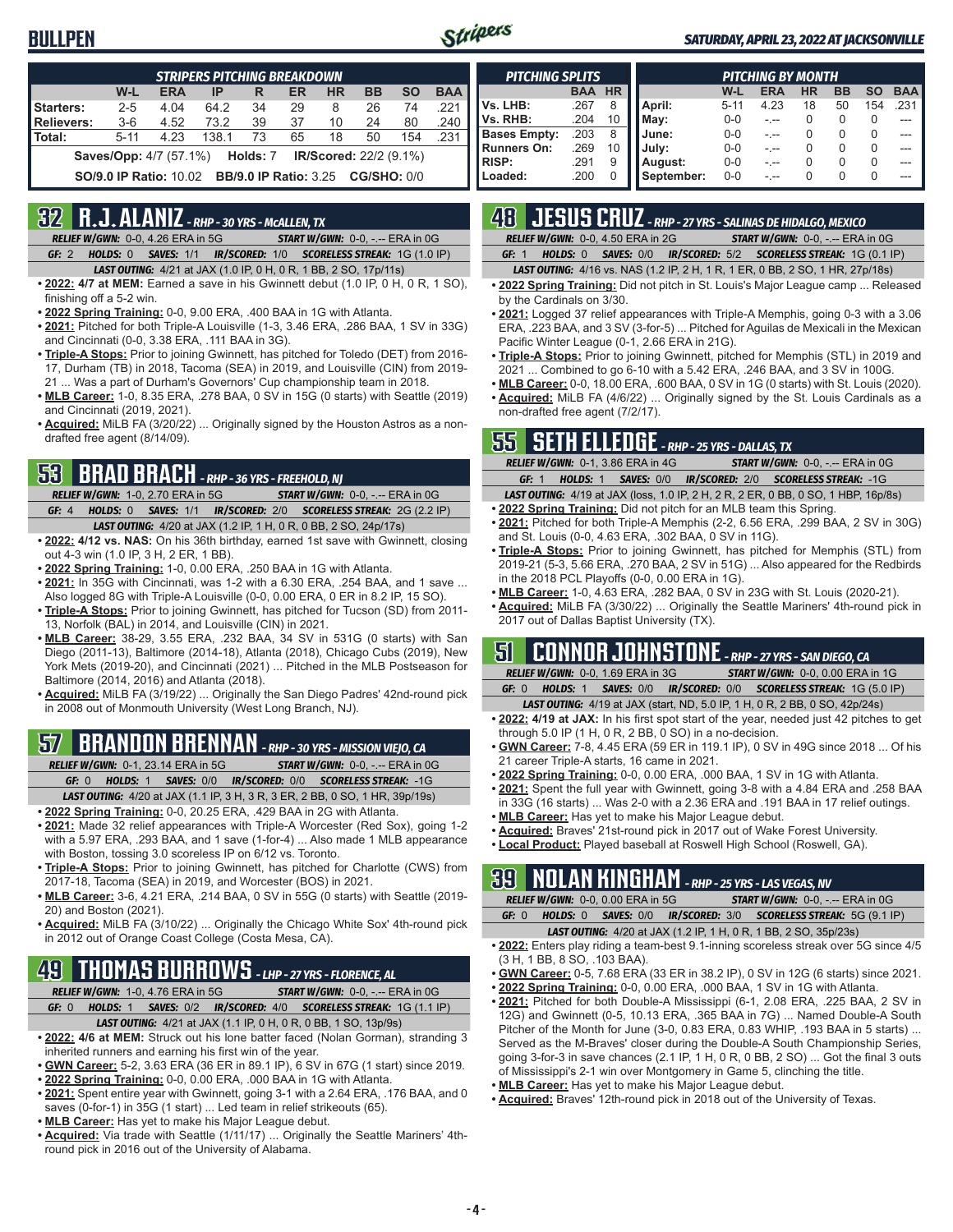# **BULLPEN**

### **58 DYLAN LEE** *- LHP - 27 YRS - DINUBA, CA*

*RELIEF W/GWN:*0-1, 1.59 ERA in 5G *START W/GWN:*0-0, -.-- ERA in 0G *GF:*2 *HOLDS:*1 *SAVES:*0/0 *IR/SCORED:*2/0 *SCORELESS STREAK:*-2G

*LAST RELIEF:*4/22 at JAX (loss, 0.1 IP, 1 H, 1 R, 0 ER, 0 BB, 0 SO, 2p/2s) **• 2022 w/ATL:** Recalled by the Braves on 4/19, did not pitch (optioned on 4/20).

- **• GWN Career:** 5-2, 1.55 ERA (9 ER in 52.1 IP), 1 SV in 40G (0 starts) since 2021.
- **• 2022 Spring Training:** 0-0, 9.00 ERA, .357 BAA in 3G with Atlanta.
- **• 2021 w/GWN:** Named Stripers' Most Outstanding Reliever (5-1, 1.54 ERA, .176 BAA, 1 SV in 35G) ... Led GWN relievers (min. 30.0 IP) in BAA, ranked 2nd in ERA.
- **• 2021 w/ATL:** Made his MLB debut with the Braves, logging 2G in relief in October (0-0, 9.00 ERA, .333 BAA) ... Also made his MLB Postseason debut (0-0, 6.00 ERA, .286 BAA in 3G, 1 start) ... Started Game 4 of the World Series vs. Houston on 10/30 (ND, 0.1 IP, 1 H, 1 ER, 2 BB, 1 SO), becoming the 1st pitcher in MLB history to make his 1st career start in the World Series.
- **• MLB Career:** 0-0, 9.00 ERA, .333 BAA, 0 SV in 2G (0 starts) with Atlanta (2021). **• Acquired:** MiLB FA (4/15/21) ... Originally the Miami Marlins' 10th-round pick in 2016 out of Fresno State University.

# **56 BRANDYN SITTINGER** *- LHP - 27 YRS - ELYRIA, OH*

*RELIEF W/GWN:*1-1, 4.50 ERA in 5G *START W/GWN:*0-0, -.-- ERA in 0G *GF:*1 *HOLDS:*1 *SAVES:*0/0 *IR/SCORED:*0/0 *SCORELESS STREAK:*3G (6.0 IP)

- *LAST OUTING:*4/19 at JAX (2.0 IP, 2 H, 0 R, 0 BB, 2 SO, 19p/12s)
- **• 2022: 4/12 vs. NAS:** Earned his first win with Gwinnett (2.0 IP, 2 H, 0 R in 4-3 win). **• 2022 Spring Training:** 0-0, 11.57 ERA, .333 BAA in 3G with Atlanta.
- **• 2021:** Split time between Double-A Amarillo (0-1, 3.94 ERA, .196 BAA, 1 SV in 12G) and Triple-A Reno (1-1, 4.24 ERA, .209 BAA, 4 SV in 23G) of the Arizona organization ... Also made his MLB debut (0-1, 7.71 ERA, .294 BAA, 0 SV in 5G).
- **• Triple-A Stops:** Prior to joining Gwinnett, had only pitched with Reno in 2021.
- **• MLB Career:** 0-1, 7.71 ERA, .294 BAA, 0 SV in 5G (0 starts) with Arizona (2021).
- **• Acquired:** MiLB FA (2/20/22) ... Originally the Detroit Tigers' 17th-round pick in 2016 out of Ashland University (Ashland, OH).

# **59 MICHAEL TONKIN** *- RHP - 32 YRS - GLENDALE, CA*

*RELIEF W/GWN:*0-0, 3.86 ERA in 5G *START W/GWN:*0-0, -.-- ERA in 0G *GF:*4 *HOLDS:*0 *SAVES:*2/2 *IR/SCORED:*0/0 *SCORELESS STREAK:*1G (0.2 IP)

- *LAST OUTING:*4/21 at JAX (0.2 IP, 1 H, 0 R, 1 BB, 0 SO, 1 HBP, 33p/21s)
- **• 2022: 4/6 at MEM:** In his first outing in affiliated MiLB since 2019 (with Triple-A Reno), earned a save in his Stripers debut (1.0 IP, 1 H, 0 R, 1 SO in 5-3 win).
- **• 2022 Spring Training:** 0-0, 0.00 ERA, .000 BAA in 3G with Atlanta.
- **• 2021:** Pitched for the Long Island Ducks of the Atlantic League (2-1, 0.53 ERA, 9 SV in 16G), Tijuana of the Mexican League (2-1, 2.00 ERA in 6G), and Aguilas of the Dominican Winter League (1-0, 0.68 ERA in 13G).
- **• Triple-A Stops:** Before joining Gwinnett, pitched for Rochester (MIN) from 2013- 17, San Antonio (MIL) in 2019, and Reno (ARI) in 2019.
- **• MLB Career:** 3-3, 4.43 ERA, .269 BAA, 0 SV in 141G with Minnesota (2013-17).
- **• Acquired:** MiLB FA (1/11/22) ... Originally the Minnesota Twins' 30th-round pick in 2008 out of Palmdale High School (CA).

# **54 NICK VINCENT** *- RHP - 35 YRS - POWAY, CA*

*RELIEF W/GWN:*0-2, 10.80 ERA in 4G *START W/GWN:*0-0, 0.00 ERA in 1G *GF:*0 *HOLDS:*1 *SAVES:*0/1 *IR/SCORED:*2/0 *SCORELESS STREAK:*-1G

- *LAST OUTING:*4/21 at JAX (2.0 IP, 4 H, 3 R, 3 ER, 0 BB, 1 SO, 34p/25s) **• 2022: 4/15 vs. NAS:** In his first Triple-A start since 2008 with Portland, tossed 2.0 scoreless IP (1 H, 1 BB, 4 SO) in an eventual 2-1 win.
- **• 2022 Spring Training:** 0-0, 54.00 ERA, .714 BAA in 1G with Atlanta.
- **• 2021:** Opened the season with the Texas Rangers, pitching for Triple-A Round Rock (0-0, 4.11 ERA, .273 BAA in 15G) ... Released on 6/22 ... Signed by the Minnesota Twins on 6/23 and joined Triple-A St. Paul (3-1, 4.55 ERA, .228 BAA, 6 SV in 24G)) ... Had his contract selected on 8/10 and logged 7G for the Twins (1-0, 0.71 ERA, .146 BAA, 0 SV).
- **• Triple-A Stops:** Prior to joining Gwinnett, has pitched for 7 Triple-A teams: Portland (SD, 2008), Tucson (SD, 2012-13), El Paso (SD, 2015), Sacramento (SF, 2019), Lehigh Valley (PHI, 2019), Round Rock (TEX, 2021), and St. Paul (MIN, 2021).
- **• MLB Career:** 23-23, 3.30 ERA, .236 BAA, 7 SV in 412G with San Diego (2012-15), Seattle (2016-18), San Francisco (2019), Philadelphia (2019), Miami (2020), and Minnesota (2021).
- **• Acquired:** MiLB FA (3/16/22) ... Originally the San Diego Padres' 18th-round pick in 2008 out of Cal State Long Beach.

# **45 WILLIAM WOODS** *- RHP - 23 YRS - TRENTON, TN*

|       | <b>RELIEF W/GWN: 0-0, 0.00 ERA in 2G</b> | <b>START W/GWN: 0-0, -.-- ERA in 0G</b>                               |
|-------|------------------------------------------|-----------------------------------------------------------------------|
| GF: 1 |                                          | HOLDS: 0 SAVES: 0/0 IR/SCORED: 1/0 SCORELESS STREAK: 2G (1.2 IP)      |
|       |                                          | <b>LAST OUTING:</b> 4/22 at JAX (0.2 IP, 0 H, 0 R, 0 BB, 2 SO, 6p/6s) |

- **• Prospecting:** Entering 2022, ranked the Braves' No. 21 prospect (MLB.com). **• 2022:** Opened with Mississippi, making his regular-season Double-A debut (0-1, 10.80 ERA, .318 BAA in 3G, 1 start) ... Promoted to Gwinnett on 4/19 ... **Has struck**
- **out all 5 batters faced over 2G in Triple-A debut (1.2 IP)**. **• 2022 Spring Training:** 0-0, 0.00 ERA, .167 BAA, 0 SV in 1G with Atlanta.
- **• 2021:** Limited by injury to 5 starts between the FCL Braves (0-0, 0.00 ERA, .250 BAA in 1GS) and High-A Rome (0-1, 4.66 ERA, .270 BAA in 4GS) ... Didn't make his season debut until 8/19 ... Joined Mississippi on 9/18 and made 1 start during the Double-A South Championship Series (0-1, 6.00 ERA, 2 ER in 3.0 IP, 4 H, 2 BB, 4 SO), a 14-2 loss to Montgomery in Game 4.
- **• MLB Career:** Has yet to make his Major League debut.
- **• Acquired:** Braves' 23rd-round pick in 2018 out of Dyersburg CC (TN).

|                | <b>PITCHER AWARDS &amp; HONORS</b> |              |                | <b>SCORELESS INNINGS STREAKS (15-PLUS INNINGS)</b> |              |              |  |  |
|----------------|------------------------------------|--------------|----------------|----------------------------------------------------|--------------|--------------|--|--|
| <b>Pitcher</b> | <b>Award/Date</b>                  | <b>Stats</b> | <b>Pitcher</b> | Length                                             | <b>Dates</b> | <b>Stats</b> |  |  |
|                |                                    |              |                |                                                    |              |              |  |  |
|                |                                    |              |                |                                                    |              |              |  |  |
|                |                                    |              |                |                                                    |              |              |  |  |
|                |                                    |              |                |                                                    |              |              |  |  |
|                |                                    |              |                |                                                    |              |              |  |  |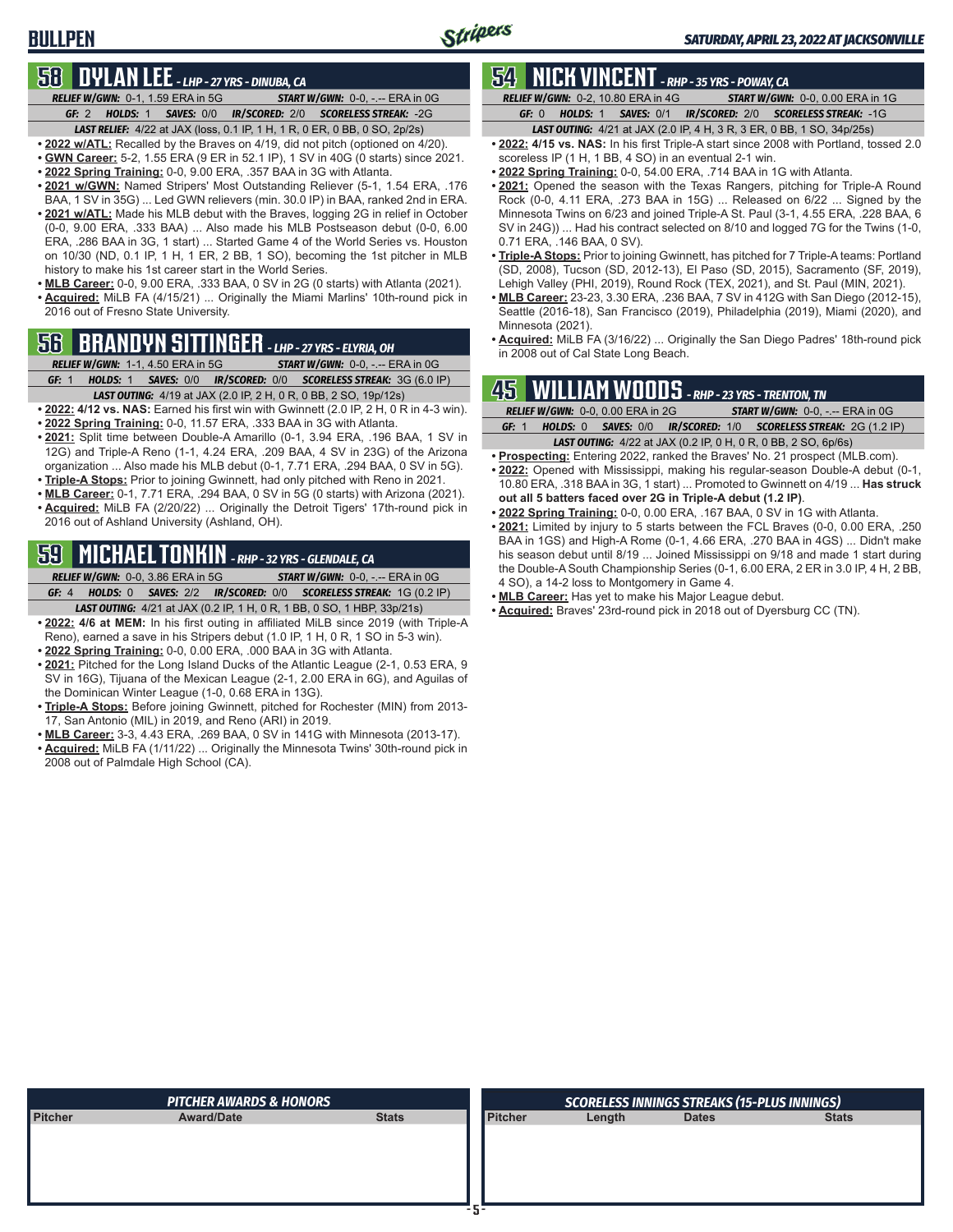| <b>BATTERS</b> |  |                                                                                     | <b>SATURDAY, APRIL 23, 2022 AT JACKSONVILLE</b> |  |  |  |  |  |  |  |  |  |  |  |
|----------------|--|-------------------------------------------------------------------------------------|-------------------------------------------------|--|--|--|--|--|--|--|--|--|--|--|
| TOTAL:         |  | 217, 13 HR, .643 OPS RISP: 218, 4 HR, .658 OPS RUNS/INNING: 1 2 3 4 5 6 7 8 9 X TOT |                                                 |  |  |  |  |  |  |  |  |  |  |  |
| Vs. LHP:       |  | 206, 4 HR, 681 OPS RISP/20: 271, 1 HR, 690 OPS Stripers: 7 8 16 2 5 0 3 4 2 0       |                                                 |  |  |  |  |  |  |  |  |  |  |  |
| Vs. RHP:       |  | 221, 9 HR, .632 OPS LOADED: .111, 0 HR, .422 OPS Opponents: 11 3 10 4 14 7 10 8 5 1 |                                                 |  |  |  |  |  |  |  |  |  |  |  |

|           |               |    |                          |              |      |                | <b>HOME RUNS</b>       |                                               |                | <b>MULTI-GAMES</b> |           |
|-----------|---------------|----|--------------------------|--------------|------|----------------|------------------------|-----------------------------------------------|----------------|--------------------|-----------|
| Player    | 1R            | 2R | 3R                       | <b>GS</b>    | Tot. |                | Off LH Off RH Team W-L | <b>Last HR with Gwinnett (Regular Season)</b> | <b>Hit</b>     | <b>RBI</b>         | <b>HR</b> |
| Acuña Jr. |               |    |                          |              |      |                | $0 - 0$                | 4/17/18 vs. SWB, 2R (LH Josh Rogers)          |                |                    |           |
| Casteel   | $\mathcal{P}$ |    | $\overline{\phantom{a}}$ |              | 2    |                | $0 - 2$                | 4/14/22 vs. NAS, 1R (RH Peter Strzelecki)     |                |                    |           |
| Contreras | -             |    | -                        |              |      |                | $0 - 0$                | 9/7/21 at COL, 1R (LH Kirk McCarty)           |                |                    |           |
| Dean      |               |    |                          |              |      |                | $0 - 0$                |                                               | $\sim$         |                    |           |
| Demeritte |               |    |                          |              |      | $\overline{2}$ | $0 - 2$                | 4/14/22 vs. NAS, 2R (RH Jason Alexander)      |                | 3                  |           |
| DeShields |               | -  | $\overline{\phantom{a}}$ |              | -    |                | $0 - 0$                |                                               | $\overline{2}$ | -                  |           |
| Goins     |               |    |                          |              |      |                | $0 - 0$                | 9/14/21 vs. NAS, 1R (RH Josh Lindblom)        |                |                    |           |
| Gonzalez  |               |    | $\overline{\phantom{a}}$ |              |      |                | $0 - 0$                |                                               | 2              |                    |           |
| Gosselin  |               |    | -                        |              |      |                | $0 - 0$                | 8/25/18 at CLT, 2R (RH Asher Wojciechowski)   | 3              |                    |           |
| Jenista   | 3             |    |                          |              |      | 3              | $3-0$                  | 4/12/22 vs. NAS, 1R (LH Rex Brothers)         | 3              |                    |           |
| Nogowski  |               |    | $\overline{\phantom{a}}$ |              |      |                | $1 - 0$                | 4/12/22 vs. NAS, 2R (RH Caleb Boushley)       | 3              |                    |           |
| Shewmake  |               |    |                          |              |      |                | $1 - 0$                | 4/6/22 at MEM, 1R (LH Matthew Liberatore)     | 3              |                    |           |
| Tromp     |               |    |                          |              |      |                | $0 - 1$                | 4/5/22 at MEM, 1R (RH T.J. Zeuch)             |                |                    |           |
| Tucker    |               |    | -                        |              |      |                | $0 - 0$                |                                               | ◠              |                    |           |
| Valaika   |               | 2  |                          |              |      |                | $2 - 0$                | 4/7/22 at MEM, 2R (RH Johan Oviedo)           |                | 3                  |           |
| Total:    |               | 5  |                          | $\mathbf{0}$ | 13   |                |                        |                                               |                |                    |           |

**Back-to-Back Homers (1x) Leadoff (Game) Homers (0x): Walk-Off Homers (0x): Walk-Off Homers (0x): None None** Nogowski (2R) / Jenista, 4/12 vs. NAS (2nd Inning)

# **13 RONALD ACUNA JR.** *- OF - 24 YRS - LA GUAIRA, VENEZUELA*

*SEASON WITH GWN:*.333, 0 HR, 0 RBI, 2 SB, .899 OPS *HIT STREAK:* 1G (2-3) *4/22 at JAX:*2-3, R, SB, BB *JAX SERIES:* .333 (3-9), 2 SB

- **• Rehab Assignment:** On Atlanta's 10-day IL (recovering from right ACL tear) ... Joined Gwinnett on 4/19 ... **4/19 at JAX:** Led off and started in RF (1-for-3, 2B).
- **• GWN Career:** .306 (98-for-320), 17 2B, 2 3B, 10 HR, 49 R, 36 RBI, 18 SB, .833 OPS in 80G from 2017-18 and 2022 ... Won IL Player of the Week on 8/20/17 and IL Player of the Month for August 2017.
- **• 2021:** Limited to 82G with Atlanta ... Batted .283 (19 2B, 1 3B, 24 HR, 52 RBI, 17 SB, .990 OPS) prior to suffering right ACL tear on 7/10 at Miami ... Was an NL All-Star for the 2nd time in his career (DNP).
- **• MLB Career:** .281, 78 2B, 7 3B, 105 HR, 246 RBI, 78 SB, .925 OPS in 395G with Atlanta (2018-21) ... Named NL Rookie of the Year (2018), an NL All-Star (2019, 2021) and NL Silver Slugger (2019, 2020).
- **• Acquired:** NDFA (7/2/14) out of La Guaira, Venezuela.
- **• MiLB Accolades:** In the same season he debuted with Gwinnett (2017), named the *Baseball America* Minor League Player of the Year, USA Today Minor League Player of the Year, and MLBPipeline.com Hitter of the Year (.325, 31 2B, 8 3B, 21 HR, 88 R, 82 RBI, 44 SB, .896 OPS in 139G with FLA, MIS, GWN).

# **9 RYAN CASTEEL** *- C - 30 YRS - CHATTANOOGA, TN*

*SEASON WITH GWN:*.105, 2 HR, 2 RBI, 0 SB, .571 OPS *HIT STREAK:* -2G (0-6) *4/22 at JAX:*DNP *JAX SERIES:* .000 (0-3)

- **• 2022:** Both of his hits are solo homers (4/9 at MEM, 4/14 vs. NAS).
- **• GWN Career:** .211 (37-for-175), 6 2B, 0 3B, 10 HR, 30 RBI in 74G since 2021.
- **• 2021:** Spent the entire year with Gwinnett, batting .224 (6 2B, 8 HR, 13 R, 28 RBI, .716 OPS) in 68G ... Led the club in pinch-hit at-bats (28) and hits with the bases loaded (4-for-6, .667, 2 2B, 1 HR, 12 RBI, 2.125 OPS).
- **• Triple-A Stops:** Prior to Gwinnett, played for Albuquerque (COL) from 2015-16.
- **• MLB Career:** Has yet to make his Major League debut.
- **• Acquired:** MiLB FA (11/29/21) ... On his 3rd contract with Atlanta (also signed on 1/24/19 and 3/14/21) ... Originally the Colorado Rockies' 17th-round pick in 2010 out of Cleveland State Community College (Cleveland, TN).

# **24 WILLIAM CONTRERAS** *- C - 24 YRS - PUERTO CABELLO, VZ*

*SEASON WITH GWN:*.212, 0 HR, 5 RBI, 0 SB, .530 OPS *HIT STREAK:* 2G (3-8) *4/22 at JAX:*2-4 *JAX SERIES:* .188 (3-16), RBI

- **• 2022 w/GWN: 4/15 vs. NAS:** Notched RBI double in 8th of 2-1 win, his 3rd career last-at-bat GWRBI with Gwinnett.
- **• GWN Career:** .277 (52-for-188), 10 2B, 0 3B, 9 HR, 34 RBI, 0 SB, .813 OPS in 53G since 2021.
- **• 2022 w/ATL:** Played in 1G (0-for-4) before being optioned on 4/12.
- **• 2021 w/GWN:** Made his Triple-A debut, batting .290 (8 2B, 9 HR, 26 R, 29 RBI, .873 OPS) in 44G ... Hit safely in 31 of 44G, posting 11 multi-hit efforts ... Named Triple-A East Player of the Week for 7/13-7/18 (.462, 3 HR, 12 RBI, 1.440 OPS). **• 2021 w/ATL:** Recalled 4 times by the Braves, hit .215 (4 2B, 1 3B, 8 HR, 19 R,
- 23 RBI, .702 OPS) in 52G ... Played in 1G during the Postseason (.000, 0-for-1). **• MLB Career:** .220, 5 2B, 1 3B, 8 HR, 24 RBI, 0 SB in 57G with Atlanta (2020-22).
- **• Acquired:** NDFA (2/1/15) out of Puerto Cabello, Venezuela ... Older brother is Chicago Cubs' C Willson Contreras.
- 

**15 JUSTIN DEAN** *- OF - 25 YRS - MAULDIN, SC*

*SEASON WITH GWN:*.216, 0 HR, 1 RBI, 3 SB, .518 OPS *HIT STREAK:* 1G (1-4) *4/22 at JAX:*1-4 *JAX SERIES:* .125 (1-8)

- **• 2022: 4/7 at MEM:** Notched his first career Triple-A hit and steal (1-for-3) ... **4/19 at JAX:** Threw out runners at 2B and 3B for 2 outfield assists (#4-5 total), his 2nd assist was No. 1 on SportsCenter's Top 10 Plays.
- **• 2021:** Spent the entire year with Double-A Mississippi, batting .237 (14 2B, 4 3B, 8 HR, 60 R, 34 RBI, 29 SB, .709 OPS) in 99G ... In the Double-A South Championship Series, hit .333 (2 2B, 6 R, 2 RBI, 2 SB) in 5G.
- **• Triple-A Stops:** Is making his Triple-A debut in 2022.
- **• MLB Career:** Has yet to make his Major League debut.
- **• Award Winner:** Was Class-A Rome's Player of the Year in 2019 (.284, 18 2B, 9 3B, 9 HR, 85 R, 46 RBI, 47 SB, .817 OPS in 109G).
- **• Acquired:** Braves' 17th-round pick in 2018 out of Lenoir-Rhyne University (NC).

### **26 DELINO DESHIELDS JR.** *- OF - 29 YRS - EASTON, MD SEASON WITH GWN:*.214, 0 HR, 1 RBI, 4 SB, .657 OPS *HIT STREAK:* -2G (0-5)

- *4/22 at JAX:*DNP *JAX SERIES:* .143 (1-7), 3 SB
- **• 2022 Spring Training:** .125 (1-for-8) in 4G with Miami ... Released on 4/3.
- **• 2021:** Played in the Texas, Boston, and Cincinnati organizations ... Spent time with both Round Rock (TEX) and Worcester (BOS) in Triple-A (.252, 13 2B, 2 3B, 6 HR, 22 RBI, 21 SB in 84G) ... Finished the season in the Majors with the Reds (.255, 5 2B, 1 HR, 6 RBI, 2 SB in 25G).
- **• Triple-A Stops:** Prior to joining Gwinnett, played for Round Rock (TEX, 2015-16, 2018, 2021), Nashville (TEX, 2019), and Worcester (BOS, 2021).
- **• MLB Career:** .246, 81 2B, 19 3B, 19 HR, 139 RBI, 111 SB in 601G with Texas (2015-19), Cleveland (2020), and Cincinnati (2021) ... Played for Texas (2015) and Cleveland (2020) in MLB Postseason (.290, 3 2B, 2 RBI, 1 SB in 7G).
- **• Acquired:** MiLB FA (4/5/22) ... Originally the Texas Rangers' 1st-round pick (3rd overall) in 2014 out of Woodward Academy (College Park, GA).
- **• Bloodlines:** Is the son of Delino DeShields, 13-year MLB infielder (MON, LAD, STL, BAL, CHC) from 1990-2002 ... Finished 2nd in NL R.O.Y. voting in 1990.

# **1 RYAN GOINS** *- INF - 34 YRS - TEMPLE, TX*

- *SEASON WITH GWN:*.075, 0 HR, 0 RBI, 0 SB, .150 OPS *HIT STREAK:* 1G (1-4)
- *4/22 at JAX:*1-4 *JAX SERIES:* .167 (1-6) **• GWN Career:** .215 (73-for-340), 9 2B, 1 3B, 6 HR, 35 RBI in 102G since 2021.
- **• 2022 Spring Training:** .188 (3-for-16, 1 2B, 1 R, 1 RBI) in 11G with Atlanta.
- **• 2021:** Spent the entire year with Gwinnett, batting .233 (9 2B, 1 3B, 6 HR, 27 R, 35 RBI, 3 SB, .635 OPS) in 91G.
- **• Triple-A Stops:** Prior to joining Gwinnett, played for Buffalo (TOR) from 2013-16, Lehigh Valley (PHI) in 2018, and Charlotte (CWS) in 2019 ... Was an International League Midseason All-Star with Charlotte in 2019.
- **• MLB Career:** .228, 71 2B, 12 3B, 22 HR, 158 RBI in 555G with Toronto (2013-17), Kansas City (2018), Chicago White Sox (2019-20) ... Played for Toronto in 2015- 16 Postseasons (.146, 1 HR, 5 RBI in 14G).
- **• Acquired:** MiLB FA (3/13/22), his 2nd deal with Atlanta (also signed on 2/25/21) Originally the Toronto Blue Jays' 4th-round pick in 2009 out of Dallas Baptist University (Dallas, TX).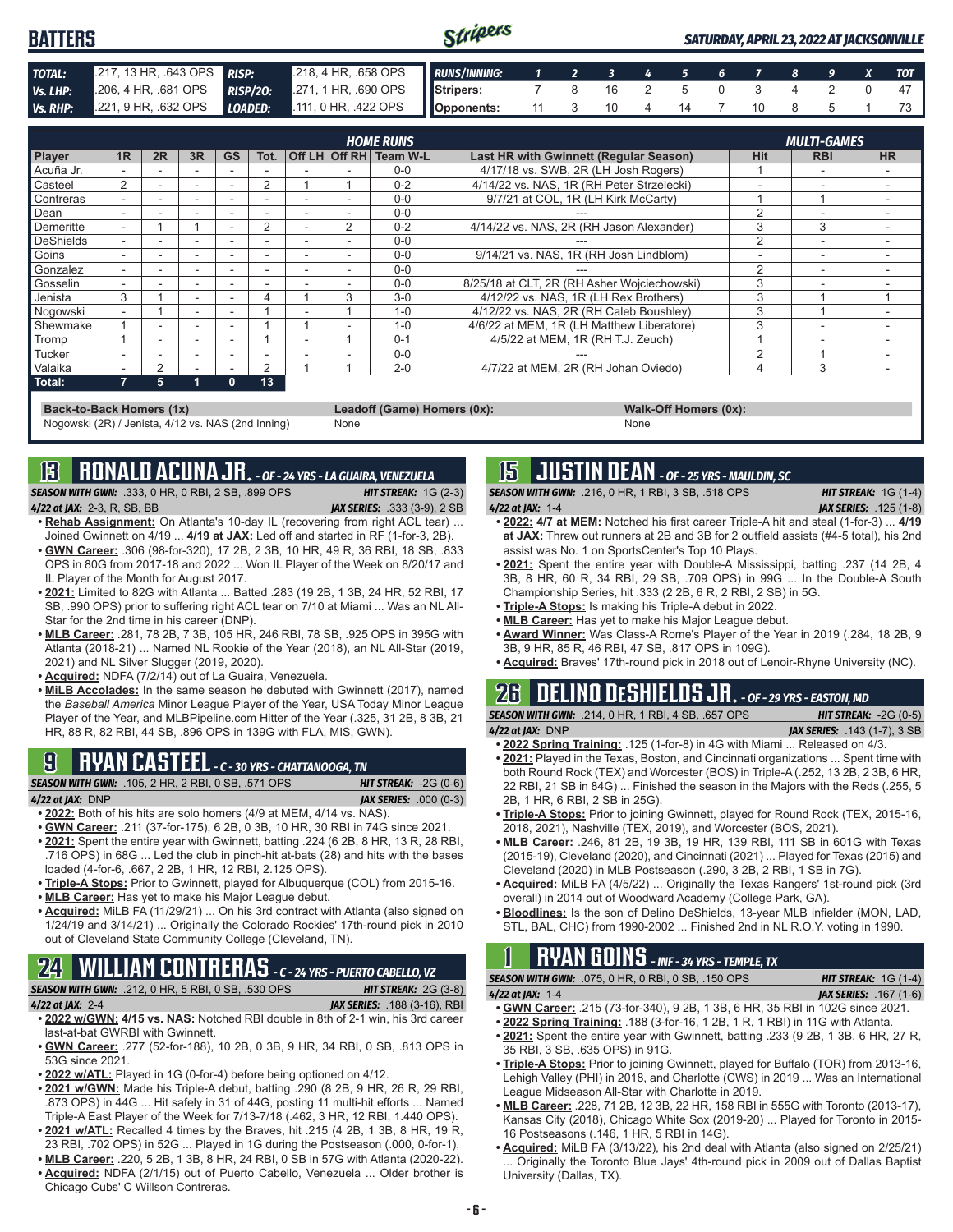# **BATTERS**

# **33 YARIEL GONZALEZ** *- INF - 27 YRS - MAYAGUEZ, PUERTO RICO*

*SEASON WITH GWN:*.132, 0 HR, 2 RBI, 0 SB, .308 OPS *HIT STREAK:* -6G (0-17)

*4/22 at JAX:*Def. Replacement, 0-1 *JAX SERIES:* .000 (0-7)

- **• 2022 Spring Training:** .333 (2-for-6, 2 R) in 5G with Atlanta. **• 2021:** Split the season between Double-A Erie (.365, 3 HR, 12 RBI, 1.001 OPS in 14G) and Triple-A Toledo (.259, 14 HR, 51 RBI, .781 OPS in 78G) of the Detroit Tigers organization
- **• Triple-A Stops:** Prior to joining Gwinnett, played for Memphis (STL) in 2019 and Toledo (DET) in 2021.
- **• MLB Career:** Has yet to make his Major League debut.
- **• Acquired:** MiLB FA (12/15/21) ... Originally signed by the St. Louis Cardinals as a NDFA (6/16/16) out of Mayaguez, Puerto Rico.

# **5 PHIL GOSSELIN** *- INF - 33 YRS - BRYN MAWR, PA*

*SEASON WITH GWN:*.261, 0 HR, 3 RBI, 0 SB, .694 OPS *HIT STREAK:* 1G (2-5)

- *4/22 at JAX:*2-5, R *JAX SERIES:* .273 (3-11), 2 RBI **• 2022: 4/5-4/20:** Posted a team-best 11-game on-base streak (.263, 10-for-38, 8 BB, .396 OBP).
- **• GWN Career:** .293 (267-for-910), 52 2B, 9 3B, 12 HR, 85 RBI, 7 SB in 248G from 2013-14, 2018, and 2022 ... Set Gwinnett record for single-season batting average in 2014 (.344), earning team MVP and IL Postseason All-Star honors.
- **• 2022 Spring Training:** .125 (1-for-8) in 4G with Atlanta.
- **• 2021:** Spent the entire year with the LA Angels, batting .261 (14 2B, 7 HR, 47 RBI, 4 SB) in 104G ... His 90 hits were an MLB career high.
- **• Triple-A Stops:** In addition to Gwinnett, has also played for Reno (ARI) in 2015), Round Rock (TEX) in 2017, Indianapolis (PIT) in 2017, Louisville (CIN) in 2018), and Lehigh Valley (PHI) in 2019.
- **• MLB Career:** .261, 49 2B, 2 3B, 17 HR, 101 RBI, 11 SB in 463G with Atlanta (2013-15), Arizona (2015-16), Texas (2017), Pittsburgh (2017), Cincinnati (2018), Philadelphia (2019-20), and LA Angels (2021).
- **• Acquired:** MiLB FA (3/19/22) ... Originally the Atlanta Braves' 5th-round pick in 2010 out of the University of Virginia ... Traded to Arizona in the deal that brought in RHP Touki Toussaint (6/20/15).

# **18 GREYSON JENISTA** *- OF - 25 YRS - LAWRENCE, KS*

*SEASON WITH GWN:*.216, 4 HR, 5 RBI, 0 SB, .834 OPS *HIT STREAK:* -5G (0-16)

- *4/22 at JAX:*0-4 *JAX SERIES:* .000 (0-10) **• IL Leaderboard:** Entering 4/23, ranks among IL Top 10 in homers (T-7th, 4). **• 2022: 4/7 at MEM:** Tallied his first career Triple-A hit and RBI with a solo homer to deep CF (2-for-4, RBI) ... **4/12 vs. NAS:** Notched his 2nd career multi-homer game (1st in Triple-A) with pair of solo blasts (#3-4, 2-for-3, 2 RBI).
- **• 2022 Spring Training:** .000 (0-for-6, 1 RBI) in 4G with Atlanta.
- **• 2021:** Spent the entire year with Double-A Mississippi, batting .216 (7 2B, 2 3B, 19 HR, 45 R, 42 RBI, 7 SB, .808 OPS) in 89G ... Ranked among Double-A South leaders in homers (6th), walks (7th, 51), slugging (10th, .465), and OPS (10th) ... In the Double-A South Championship Series, hit .167 (3 HR, 3 RBI) in 5G ... His solo homer in Game 5 on 9/26 vs. Montgomery was the difference in a 2-1 win.
- **• Triple-A Stops:** Is making his Triple-A debut in 2022.
- **• MLB Career:** Has yet to make his Major League debut.
- **• Acquired:** Braves' 2nd-round pick in 2018 out of Wichita State University (KS).

# **28 JOHN NOGOWSKI** *- INF - 29 YRS - TALLAHASSEE, FL*

|                  | <b>SEASON WITH GWN:</b> .195, 1 HR, 5 RBI, 2 SB, .615 OPS .                      | <b>HIT STREAK:</b> $-2G(0-7)$ |
|------------------|----------------------------------------------------------------------------------|-------------------------------|
| 4/22 at JAX: DNP |                                                                                  | <b>JAX SERIES:</b> .000 (0-7) |
|                  | • 2002) AI12 ve NAS: Raltad Gwinnatt's first homar at Coolray Fiald this year (2 |                               |

- **• 2022: 4/12 vs. NAS:** Belted Gwinnett's first homer at Coolray Field this year (2 run, off RHP Caleb Boushley), finished 2-for-3 with 2 RBI.
- **• 2022 Spring Training:** .294 (5-for-17, 1 2B, 3 R, 4 RBI) in 9G with Atlanta.
- **• 2021:** Played for 3 different Triple-A Teams (Memphis, Indianapolis, Sacramento) and 2 different MLB teams (St. Louis, Pittsburgh) ... Combined to bat .211 (7 2B, 6 HR, 29 RBI, 6 SB) in 64G in MiLB ... In 52G in MLB, hit .233 (7 2B, 1 HR, 14 RBI).
- **• Triple-A Stops:** Prior to joining Gwinnett, has played for Memphis (STL) in 2019 and 2021, Indianapolis (PIT) in 2021, and Sacramento (SF) in 2021.
- **• MLB Career:** .233, 7 2B, 0 3B, 1 HR, 14 RBI, 0 SB in 52G with St. Louis (2020-21) and Pittsburgh (2021).
- **• Acquired:** Claimed from San Francisco in the 2021 Rule 5 Draft ... Originally the Oakland Athletics' 34th-round pick in 2014 out of Florida State University.

### **8 BRADEN SHEWMAKE** *- INF - 24 YRS - WYLIE, TX SEASON WITH GWN:*.289, 1 HR, 1 RBI, 1 SB, .684 OPS *HIT STREAK:* 3G (4-11)

- *4/22 at JAX:*1-4, 2B *JAX SERIES:* .267 (4-15) **• Prospecting:** Entering 2022, ranked the Braves' No. 6 prospect by MLB.com. **• 2022: 4/5 at MEM:** Went 2-for-4 with a stolen base in his Triple-A debut ... **4/6 at**
- **MEM:** Blasted his first career Triple-A homer (solo) in 3-for-5 effort.
- **• 2022 Spring Training:** .000 (0-for-9, 1 R, 1 RBI) in 5G with Atlanta.
- **• 2021:** Spent the entire year with Double-A Mississippi, batting .228 (14 2B, 3 3B, 12 HR, 40 R, 40 RBI, 4 SB, .672 OPS) in 83G ... In the Double-A South Championship Series, hit .100 (2 R, 1 RBI) in 5G ... Named by MiLB.com as a Braves Organization All-Star.
- **• Triple-A Stops:** Is making his Triple-A debut in 2022.
- **• MLB Career:** Has yet to make his Major League debut.
- **• Acquired:** Braves' 1st-round pick (21st overall) in 2019 out of Texas A&M.

# **14 CHADWICK TROMP** *- C - 26 YRS - ORANJESTAD, ARUBA*

*SEASON WITH GWN:*.278, 1 HR, 1 RBI, 0 SB, .816 OPS *HIT STREAK:* -1G (0-4) *4/22 at JAX:*0-4 *JAX SERIES:* .000 (0-4)

- **• 2022: 4/5 at MEM:** Tallied Gwinnett's first homer and RBI of the year (solo, off T.J. Zeuch) in 2-1 loss (2-for-4) ... DFA'd by Atlanta on 4/12, outrighted on 4/19.
- **• GWN Career:** .229 (8-for-35), 1 2B, 0 3B, 1 HR, 1 RBI, 0 SB in 10G since 2021. **• 2022 Spring Training:** .400 (2-for-5, 1 2B, 2 R) in 4G with Atlanta.
- **• 2021:** Played 55G with Triple-A Sacramento (.224, 12 2B, 6 HR, 24 RBI) and 9G with San Francisco (.222, 1 HR, 2 RBI) ... DFA'd on 9/18, claimed by Atlanta on 9/21 ... Joined Gwinnett and hit .176 (0 XBH, 0 RBI) in 5G.
- **• Triple-A Stops:** Prior to joining Gwinnett, has played for Louisville (CIN) in 2015 and 2018-19, and Sacramento (SF) in 2021.
- **• MLB Career:** .215, 1 2B, 0 3B, 5 HR, 12 RBI, 0 SB in 33G with San Francisco (2020-21).
- **• Acquired:** Claimed off waivers from San Francisco (9/21/21) ... Originally signed by the Cincinnati Reds as a NDFA (1/24/13) out of Aruba.

# **17 PRESTON TUCKER** *- OF - 31 YRS - TAMPA, FL*

*SEASON WITH GWN:*.258, 0 HR, 3 RBI, 0 SB, .782 OPS *HIT STREAK:* 3G (4-11) *4/22 at JAX:*2-5, 2B, 2 RBI *JAX SERIES:* .364 (4-11), 2 RBI

- **• 2022: 4/9 at MEM:** In his first affiliated game since 5/7/19 with Triple-A Charlotte, went 2-for-3 (2B, R, RBI).
- **• GWN Career:** .253 (23-for-91), 8 2B, 1 3B, 0 HR, 9 RBI in 26G since 2018.
- **• 2021:** Played for Kia of the KBO (.237, 24 2B, 1 3B, 9 HR, 59 RBI in 127G), his 3rd-straight season with the club (hit .284 with 50 HR in 364G from 2019-21).
- **• Triple-A Stops:** Has played for 5 teams in all, including Oklahoma City (HOU, 2014), Fresno (HOU, 2015-17), Gwinnett (ATL, 2018), Louisville (CIN, 2018), and Charlotte (CWS, 2019).
- **• MLB Career:** .222, 38 2B, 1 3B, 23 HR, 68 RBI in 243G with Houston (2015-16), Cincinnati (2018), and Atlanta (.240, 4 HR, 22 RBI in 80G in 2018) ... Played in the 2015 MLB Postseason with Houston (0-for-2 in 3G).
- **• Acquired:** MiLB FA (3/31/22) ... Is 2nd stint with Atlanta (2018) ... Originally the Houston Astros' 7th-round pick in 2012 out of the University of Florida.

# **4 PAT VALAIKA** *- INF - 29 YRS - VALENCIA, CA*

| <b>SEASON WITH GWN:</b> .255, 2 HR, 9 RBI, 1 SB, .752 OPS                     | <b>HIT STREAK: -5G (0-15)</b> |
|-------------------------------------------------------------------------------|-------------------------------|
| $4/22$ at IAX: DNP                                                            | <b>JAX SERIES:</b> .000 (0-8) |
| • 2022: 4/6 at MEM: Crushed go-ahead 2-run HR (1) in 5-3 win (2-for-5, 2 RBI) |                               |

- **4/7 at MEM:** Fell triple shy of the cycle (3-for-4, 2-run HR, 3 RBI) in 5-2 win.
- **• 2022 Spring Training:** .300 (3-for-10, 1 2B, 1 HR, 2 R, 3 RBI) in 7G with Atlanta. **• 2021:** Split the year between Baltimore (.201, 8 2B, 5 HR, 25 RBI, 1 SB in 91G)
- and Triple-A Norfolk (.225, 1 2B, 2 HR, 7 RBI in 22G). **• Triple-A Stops:** Prior to joining Gwinnett, has played for Albuquerque (COL) from 2016-19 and Norfolk (BAL) in 2021 ... Pacific Coast League All-Star in 2019.
- **• MLB Career:** .221, 34 2B, 1 3B, 30 HR, 92 RBI, 1 SB in 374G with Colorado
- (2016-19) and Baltimore (2020-21) ... Played in the MLB Postseason with the Rockies in 2017 and 2018 (.500, 1-for-2, 1 2B in 2G).
- **• Acquired:** MiLB FA (3/18/22) ... Originally the Colorado Rockies' 9th-round pick in 2013 out of UCLA.

|            |            |    |    |    |           | <b>STRIPERS BATTING BY MONTH</b> |           |            |            |            |         |      |           | <b>PINCH HITTERS</b> |   |    |    |           |            |           |  |
|------------|------------|----|----|----|-----------|----------------------------------|-----------|------------|------------|------------|---------|------|-----------|----------------------|---|----|----|-----------|------------|-----------|--|
|            | <b>AVG</b> | G  | 2B | 3B | <b>HR</b> | <b>RBI</b>                       | <b>SB</b> | <b>OBP</b> | <b>SLG</b> | <b>OPS</b> | Player  | AVG. | <b>AB</b> | R                    | н | 2B | 3B | <b>HR</b> | <b>RBI</b> | <b>BB</b> |  |
| April:     | .217       | 16 | 25 | 3  | 13        | 45                               | 15        | .290       | .353       | .643       | Jenista | .000 |           |                      | U |    |    |           |            |           |  |
| May:       |            |    |    |    |           |                                  |           |            |            |            |         |      |           |                      |   |    |    |           |            |           |  |
| June:      |            |    |    |    |           |                                  |           |            |            |            |         |      |           |                      |   |    |    |           |            |           |  |
| July       |            |    |    |    |           |                                  |           |            |            |            |         |      |           |                      |   |    |    |           |            |           |  |
| August:    |            |    |    |    |           |                                  |           |            |            |            |         |      |           |                      |   |    |    |           |            |           |  |
| September: |            |    |    |    |           |                                  |           |            |            |            |         |      |           |                      |   |    |    |           |            |           |  |
|            |            |    |    |    |           |                                  |           |            |            |            | Totals: | .000 |           | 0                    | 0 |    | 0  | 0         | n.         | 0         |  |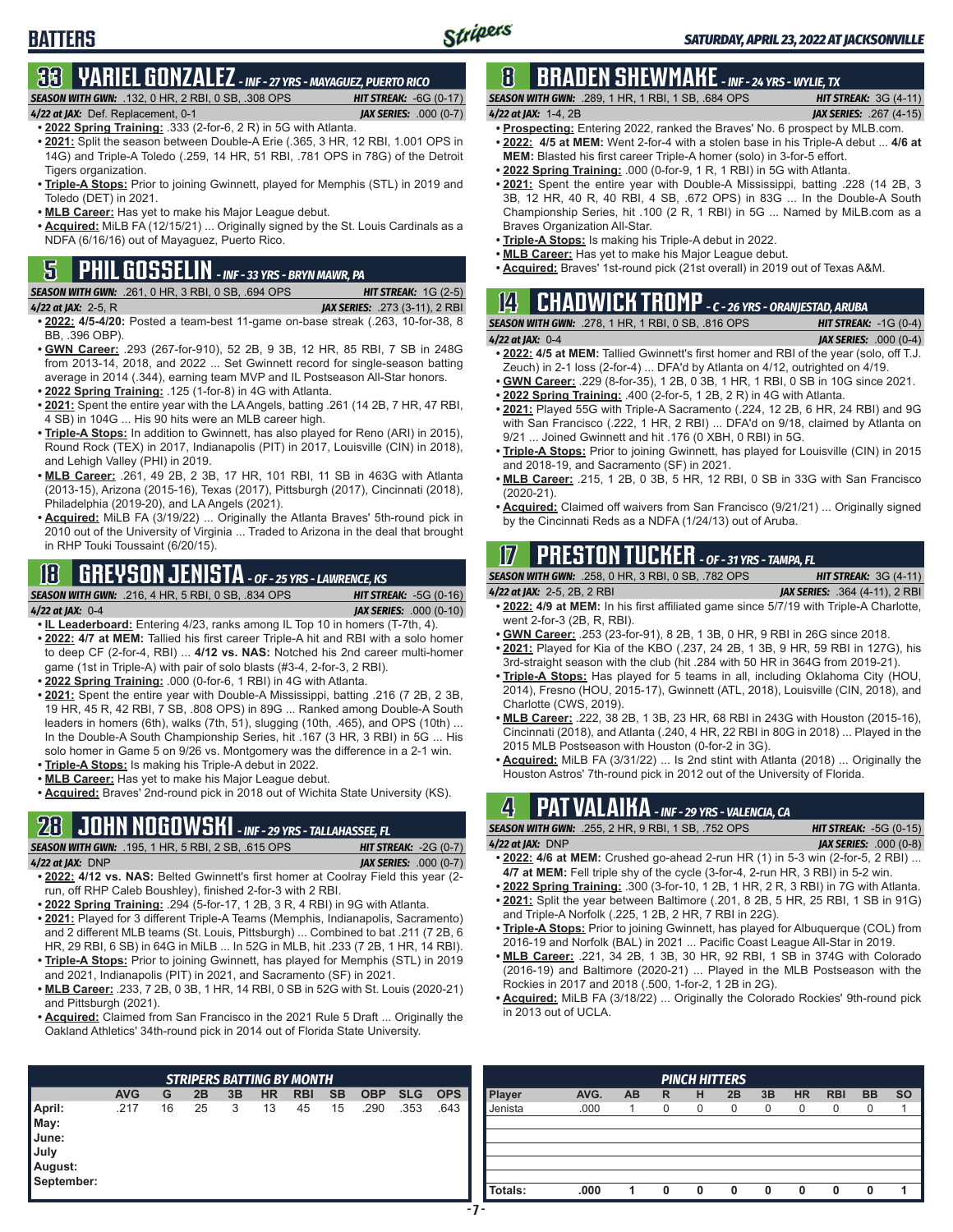# **SEASON SUMMARY**



# **TEAM HIGHS & LOWS**

| <b>OFFENSE:</b> |  |
|-----------------|--|
|                 |  |
|                 |  |
|                 |  |
|                 |  |
|                 |  |
|                 |  |
|                 |  |
|                 |  |
|                 |  |
|                 |  |
|                 |  |
|                 |  |
|                 |  |
|                 |  |
|                 |  |
|                 |  |
|                 |  |

#### **PITCHING:**

| Most Home Runs Allowed, Game 3 (3x, last: 4/20 at Jacksonville) |  |
|-----------------------------------------------------------------|--|
|                                                                 |  |
|                                                                 |  |

#### **DEFENSE:**

| Most Stolen Bases Allowed, Game 3 (2x, last: 4/16 vs. Nashville) |  |
|------------------------------------------------------------------|--|
|                                                                  |  |

# **TEAM MISCELLANEOUS**

| Largest Margin of Victory3 Runs (2x, last: 4/10 at Memphis, 6-3) |  |
|------------------------------------------------------------------|--|
|                                                                  |  |
|                                                                  |  |
| Largest Blown Lead (Loss) 5 Runs (4/13 vs. Nashville, 5-0, 5-7)  |  |
|                                                                  |  |
| Longest Game, Time…………………………………………………3:23 (4/10 at Memphis)      |  |
|                                                                  |  |
|                                                                  |  |
|                                                                  |  |
|                                                                  |  |
|                                                                  |  |
|                                                                  |  |
|                                                                  |  |
|                                                                  |  |

### **INDIVIDUAL HIGHS & LOWS**

| <b>HITTING (GAME):</b> |  |
|------------------------|--|
|                        |  |
|                        |  |
|                        |  |
|                        |  |
|                        |  |
|                        |  |
|                        |  |
|                        |  |
|                        |  |
|                        |  |
|                        |  |
|                        |  |
|                        |  |
|                        |  |

#### **PITCHING (GAME):**

| None |
|------|
|      |
|      |

#### **DEFENSE (GAME):**

## **STREAKS**

| OFFENSIVE (LONGEST IN 2022 ONLY): |  |  |
|-----------------------------------|--|--|
|-----------------------------------|--|--|

#### **PITCHING (LONGEST IN 2022 ONLY):**

### **LAST TIME IT HAPPENED (GWINNETT REGULAR-SEASON HISTORY)**

#### **INDIVIDUAL OFFENSE:**

|                             | Homers, Both Sides of Plate  Drew Waters (5/18/21 at Nashville)            |
|-----------------------------|----------------------------------------------------------------------------|
|                             |                                                                            |
|                             |                                                                            |
|                             | Back-to-Back-to-Back Homers  Arcia/Camargo/Demeritte (5/8/21 at Charlotte) |
|                             |                                                                            |
|                             |                                                                            |
|                             |                                                                            |
|                             |                                                                            |
|                             |                                                                            |
|                             |                                                                            |
|                             |                                                                            |
|                             |                                                                            |
|                             |                                                                            |
|                             |                                                                            |
| <b>INDIVIDUAL PITCHING:</b> |                                                                            |
|                             |                                                                            |

| 9.0-Inning No-Hitter (Comb.)  Wooten/Marksberry/Ramirez (6/30/16 at Louisville) |  |
|---------------------------------------------------------------------------------|--|
|                                                                                 |  |
|                                                                                 |  |
|                                                                                 |  |
| 21 Consecutive Saves Converted Jairo Asencio (9/6/09-8/8/11)                    |  |
| 25.0-Inning Scoreless Streak Stephen Marek, 25.1 IP (6/6/10-8/2/10)             |  |
|                                                                                 |  |

### **- 8 -**

| <b>TEAM OFFENSE:</b>  |                                                              |
|-----------------------|--------------------------------------------------------------|
|                       |                                                              |
|                       |                                                              |
|                       |                                                              |
|                       |                                                              |
|                       |                                                              |
|                       |                                                              |
|                       |                                                              |
|                       |                                                              |
|                       |                                                              |
|                       |                                                              |
|                       |                                                              |
|                       |                                                              |
|                       |                                                              |
|                       |                                                              |
| <b>TEAM PITCHING:</b> |                                                              |
|                       |                                                              |
|                       |                                                              |
|                       | 23 Hits Allowed………………………………………………………………7/13/12 at Louisville |
|                       |                                                              |
|                       |                                                              |
|                       |                                                              |
|                       |                                                              |
|                       |                                                              |
| <b>TEAM DEFENSE:</b>  |                                                              |

#### **TEAM DEFENSE:**

| Turn a Triple Play 6/5/21 vs. Jacksonville (Camargo-Kipnis-Snider) |  |  |
|--------------------------------------------------------------------|--|--|
|                                                                    |  |  |

| <b>TEAM MISCELLANEOUS:</b> |  |
|----------------------------|--|
|                            |  |
|                            |  |